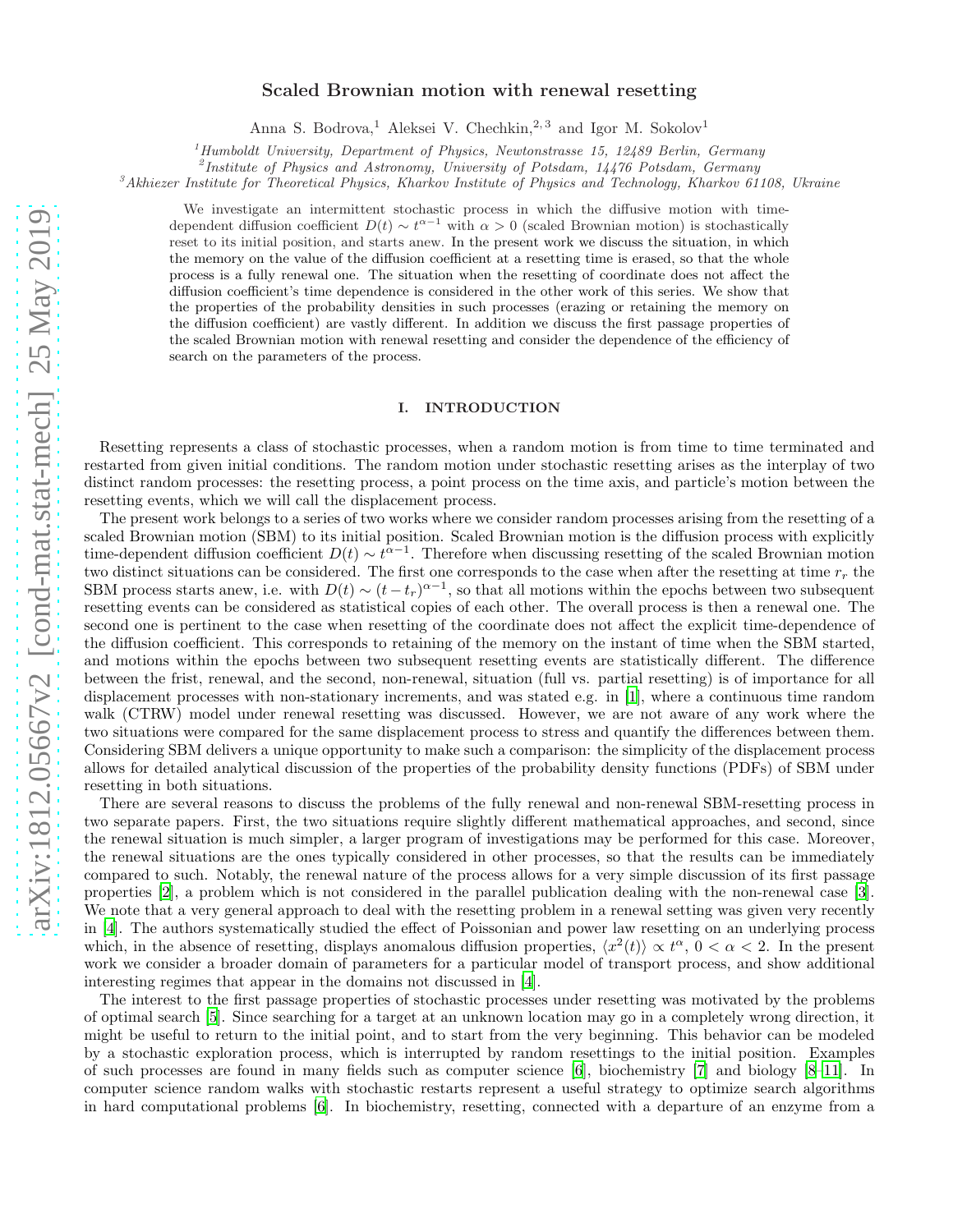2

substrate, may increase the rate of product formation [\[7](#page-18-6)]. In biology, gene transcription by RNA polymerases can be viewed as a diffusion process with stochastic resetting [\[8\]](#page-18-7).

One of the main characteristics of the efficiency of a search process is the mean first passage time (MFPT) - the time, at which the particle hits the target for the first time on the average [\[12,](#page-19-1) [13\]](#page-19-2). Early work concentrated on a searcher performing one-dimensional Brownian motion with Poissonian resetting [\[14](#page-19-3)[–16\]](#page-19-4). While the MFPT to a target for a diffusing particle in absence of resetting diverges, in presence of resetting it turns finite, and there exist an optimal rate of resetting which minimizes the MFPT. The discussion has been extended to two and higher dimensions in [\[17](#page-19-5), [18\]](#page-19-6). While for ordinary Brownian motion the optimal resetting rate depends only on the distance  $x_0$  between the target and the origin, and on the diffusion coefficient  $D$  of the particle, in the case of active particles it may depend on finer details of motion not comprised in the effective diffusion coefficient [\[19](#page-19-7)]. Another search process is the one in which an individual searcher has a random, finite lifetime, and, when it expires, is replaced by a new one starting at the origin [\[20\]](#page-19-8). Usually, one considers situations when resetting to the initial position takes place instantaneously and the next motion epoch follows immediately. This model does not closely model e.g. motion of foraging animals, where introducing refractory periods after return may provide a better description. Such reset-and-wait models were considered in [\[21](#page-19-9), [22](#page-19-10)].

Refs. [\[23](#page-19-11), [24\]](#page-19-12) discuss the MFPT for the case of Lévy flights with discrete time and Poissonian resetting, respectively, and obtain the parameter values minimizing the MFPT for several cases including random distribution of targets. Other types of the waiting time distributions for resetting events have been studies in [\[25–](#page-19-13)[28\]](#page-19-14). It has been shown that the resetting at a constant pace is the most effective strategy [\[2](#page-18-1), [18,](#page-19-6) [25,](#page-19-13) [28](#page-19-14)]. However, physical constraints on the restart process (e.g. unavoidable stochastic fluctuations in biological systems) make implementation of this optimal protocol inviable [\[29](#page-19-15)]. Ordinary Brownian motion with power law waiting time densities for resetting events has been investigated in [\[30\]](#page-19-16). It has been shown that there exist a certain power-law exponent minimizing the MFPT for a given target position.

In the present work we investigate particles performing scaled Brownian motion (SBM) [\[31](#page-19-17)[–33](#page-19-18)], a stochastic process with time-dependent diffusion coefficient, between the resetting events. We calculate the mean-squared displacement (MSD), the probability density function (PDF) of this process and the MFPT to a given target. In the other paper of this series [\[3](#page-18-2)] we have consider the non-renewal process when the diffusion coefficient remains unaffected by the resetting events. In the present work we concentrate on the renewal situation, where the diffusion coefficient is also reset, and the displacement process is rejuvenated under resetting so that the whole process is a renewal one. For this process a larger program of investigation than in [\[3](#page-18-2)] can be performed. The plan of the paper is as follows. In the next Section II we give a brief overview of the properties of SBM. In Section III we introduce the main quantities used in the resetting theory, provide general analytic expressions for MSD and PDF and describe the algorithm of numerical simulations. In Section IV we calculate MSD and PDF for Poissonian resetting, and in Section V - the MFPT. In Sections VI and VII we discuss power-law resetting for  $0 < \beta < 1$  and  $\beta > 1$ , correspondingly, and in Section VIII derive first-passage time for power-law resetting. We give our conclusions in Section IX.

### II. SCALED BROWNIAN MOTION

As already stated in the Introduction, scaled Brownian motion [\[31\]](#page-19-17) is the diffusion process with explicitly timedependent diffusion coefficient  $D(t) \sim t^{\alpha-1}$ , in which the mean squared displacement grows as

$$
\langle x^2(t) \rangle = 2K_\alpha t^\alpha \tag{1}
$$

with  $K_{\alpha}$  being the generalized diffusion coefficient. For  $\alpha = 1$  the process is identical to normal, Fickian diffusion, for  $\alpha > 1$  it is super- and for  $0 < \alpha < 1$  subdiffusive. We define SBM in terms of the stochastic process

$$
\frac{dx(t)}{dt} = \sqrt{2D(t)}\eta(t)
$$
\n(2)

with Gaussian noise  $\eta(t)$  possessing zero mean  $\langle \eta(t) \rangle = 0$  and the correlation function

$$
\langle \eta(t_1)\eta(t_2)\rangle = \delta(t_1 - t_2) \tag{3}
$$

The time-diffusion coefficient has the following form:

$$
D(t) = \alpha K_{\alpha} t^{\alpha - 1}.
$$
\n<sup>(4)</sup>

The probability density function (PDF) of displacements of particles performing free SBM starting at time  $t'$  is Gaussian,

<span id="page-1-0"></span>
$$
p_0(x, t - t') = \frac{1}{\sqrt{4\pi K_\alpha (t - t')^\alpha}} \exp\left(-\frac{x^2}{4K_\alpha (t - t')^\alpha}\right).
$$
\n<sup>(5)</sup>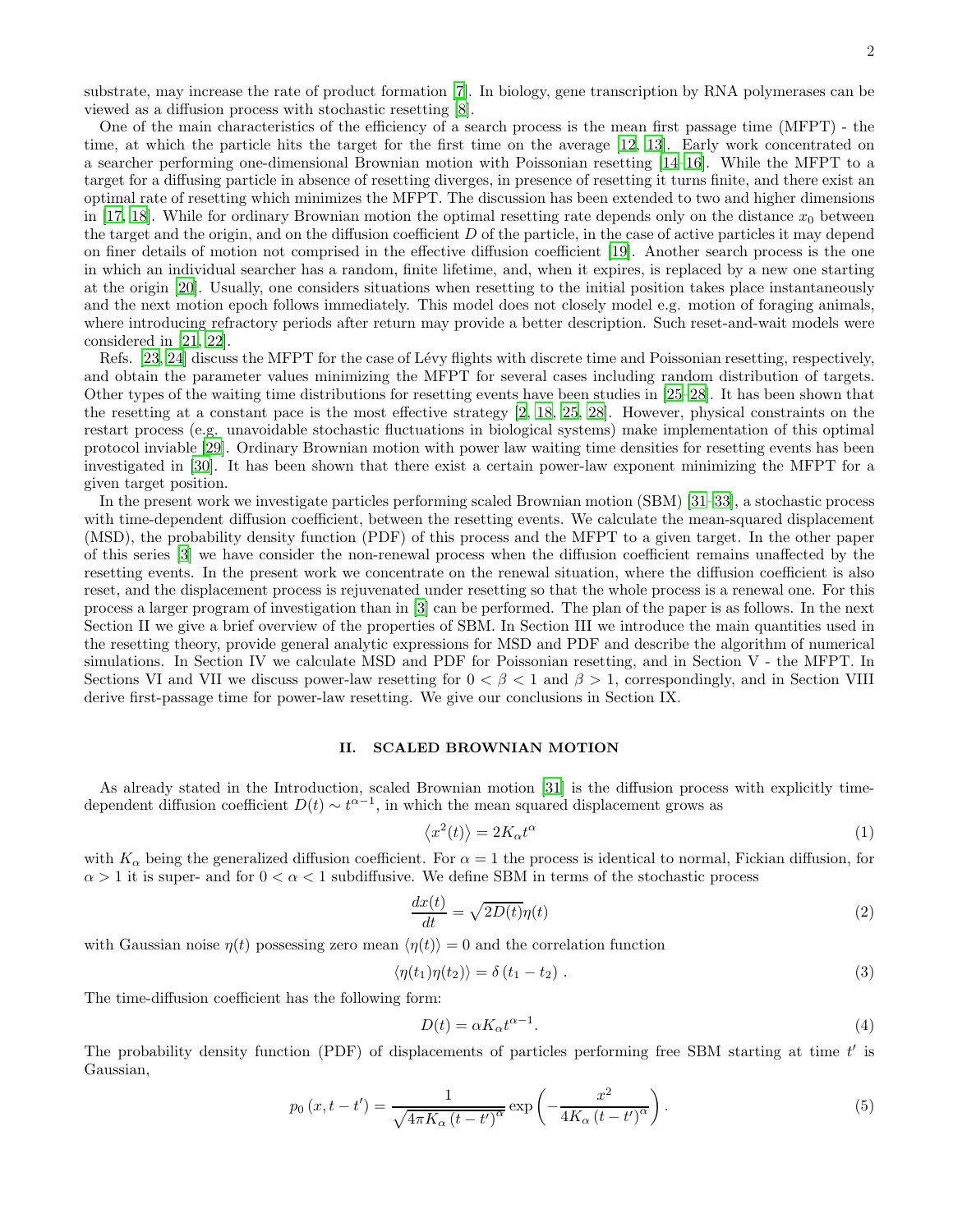# III. SBM WITH STOCHASTIC RESETTING: GENERAL EXPRESSIONS

Let us assume that the particle starts its motion at the origin and returns there at resetting events. The simplest and most studied case corresponds to exponentially distributed waiting times between resets,

<span id="page-2-3"></span>
$$
\psi(t) = re^{-rt}.
$$
\n<sup>(6)</sup>

We also consider the power-law distribution of the waiting times

<span id="page-2-5"></span>
$$
\psi(t) = \frac{\beta/\tau_0}{\left(1 + t/\tau_0\right)^{1+\beta}},\tag{7}
$$

where  $\tau_0$  is a constant. The probability that no resetting events occur between 0 and t (the survival probability) can be expressed as

$$
\Psi(t) = 1 - \int_{0}^{t} \psi(t')dt'.
$$
\n(8)

For exponential resetting this is given by

<span id="page-2-1"></span>
$$
\Psi(t) = e^{-rt}.
$$
\n(9)

and for the power-law resetting by

<span id="page-2-4"></span>
$$
\Psi(t) = (1 + t/\tau_0)^{-\beta} \,. \tag{10}
$$

The rate of resetting events

$$
\kappa(t) = \sum_{n=1}^{\infty} \psi_n(t),\tag{11}
$$

where  $\psi_n(t)$  is the probability density of the time of *n*-th resetting event. These densities satisfy the recursion relation

$$
\psi_n(t) = \int_0^t \psi_{n-1}(t') \psi(t - t') dt'. \tag{12}
$$

In the Laplace domain we then get

$$
\tilde{\psi}_n(s) = \tilde{\psi}_{n-1}(s)\tilde{\psi}(s) = \tilde{\psi}^n(s)
$$
\n(13)

and

<span id="page-2-0"></span>
$$
\tilde{\kappa}(s) = \sum_{n=1}^{\infty} \tilde{\psi}^n(s) = \frac{\tilde{\psi}(s)}{1 - \tilde{\psi}(s)}.
$$
\n(14)

The case of exponential waiting time distribution corresponds to the resetting events constituting a Poisson process on the line characterized by a constant rate, or intensity,  $r$ , so that

<span id="page-2-2"></span>
$$
\kappa(t) = r.\tag{15}
$$

For the case of the power-law resetting the distinct cases  $0 < \beta < 1$  and  $1 < \beta < 2$  and  $\beta > 2$  should be considered. For  $\beta > 2$  both the first and the second moments of the waiting times PDF do exist:

$$
\int_0^\infty t\psi(t)dt = \frac{\tau_0}{\beta - 1},\tag{16}
$$

$$
\int_0^\infty t^2 \psi(t) dt = \frac{2\tau_0^2}{(\beta - 1)(\beta - 2)}.
$$
\n(17)

For  $1 < \beta < 2$  the second moment does not exist while the first moment does. For  $\beta < 1$  both the first and the second moments diverge.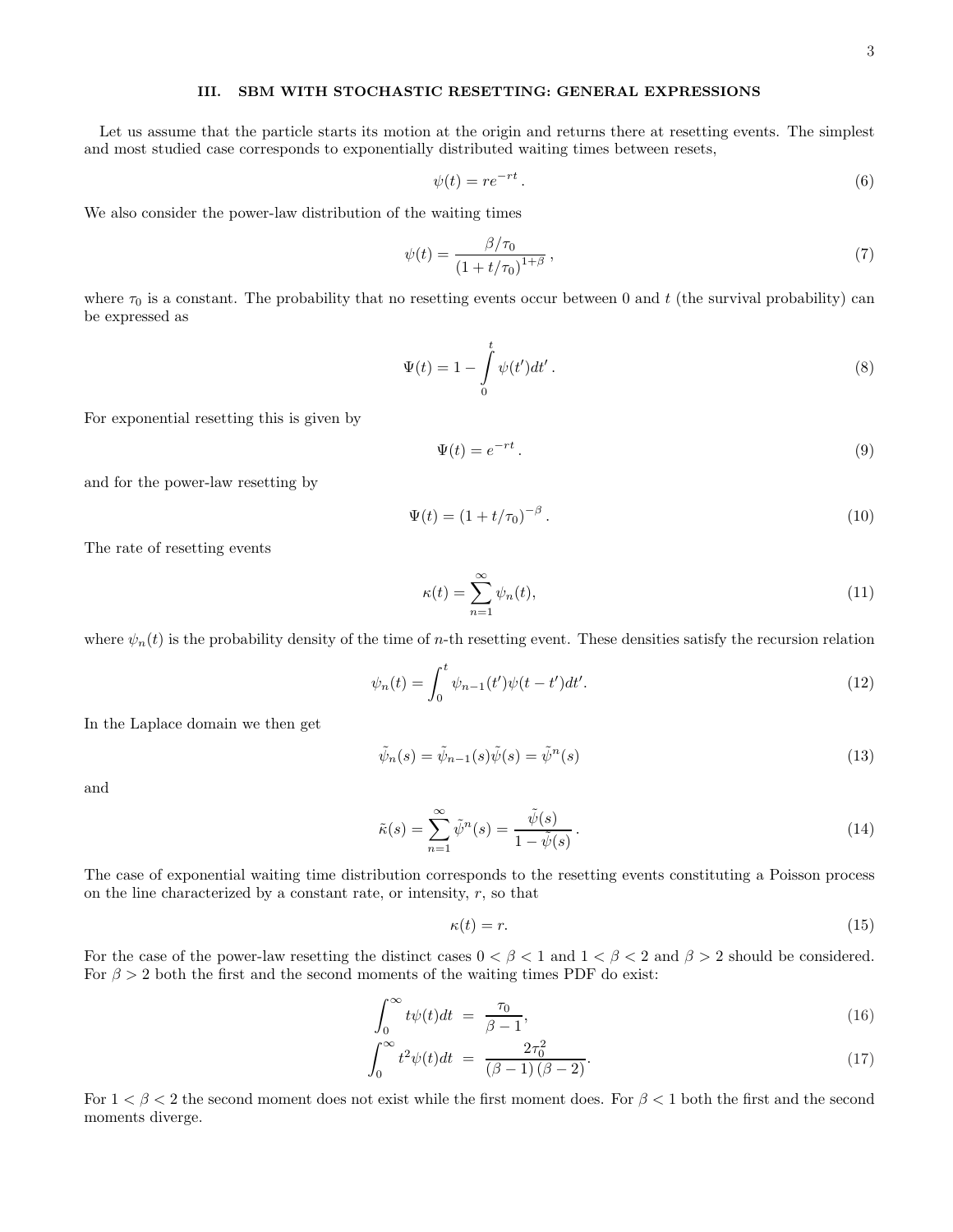In the Laplace domain

$$
\tilde{\psi}(s) = \frac{\beta}{\tau_0} \int_0^\infty dt e^{-ts} \left( 1 + \frac{t}{\tau_0} \right)^{-1-\beta} . \tag{18}
$$

Performing the change of the variables  $y = s(t + \tau_0)$  and integrating by parts we get

$$
\tilde{\psi}(s) = 1 - e^{s\tau_0} (s\tau_0)^{\beta} \int_{s\tau_0}^{\infty} dy e^{-y} y^{-\beta}.
$$
\n(19)

For  $s \to 0$  and  $0 < \beta < 1$  the integration yields

$$
\tilde{\psi}(s) = 1 - \Gamma(1 - \beta)\left(s\tau_0\right)^{\beta} + \dots \tag{20}
$$

For  $1 < \beta < 2$  the asymptotic result for  $s \to 0$  reads

$$
e^{s\tau_0} \int_{s\tau_0}^{\infty} dy e^{-y} y^{1-\beta} \to \Gamma(2-\beta), \qquad (21)
$$

and we get

$$
\tilde{\psi}(s) = 1 - \frac{s\tau_0}{\beta - 1} + \frac{(s\tau_0)^{\beta} \Gamma(2 - \beta)}{\beta - 1} + \dots,
$$
\n(22)

while for  $\beta > 2$  we get

$$
\tilde{\psi}(s) = 1 - \frac{s\tau_0}{\beta - 1} + \frac{(s\tau_0)^2}{(\beta - 1)(\beta - 2)} + \dots
$$
\n(23)

Introducing these expressions for  $\tilde{\psi}(s)$  into Eq.[\(14\)](#page-2-0) and performing the inverse Laplace transform we get the forms of  $\kappa(t)$ . Thus, for power-law resetting with  $0 < \beta < 1$ 

<span id="page-3-3"></span>
$$
\kappa(t) = \frac{t^{\beta - 1} \tau_0^{-\beta}}{\Gamma(\beta)\Gamma(1 - \beta)}.
$$
\n(24)

For power law resetting with  $\beta > 1$  the rate of resetting events attains a constant value

<span id="page-3-4"></span>
$$
\kappa(t) = \kappa = \frac{\beta - 1}{\tau_0}.\tag{25}
$$

The probability to find the particle at location x at time t can be expressed in the following way:

<span id="page-3-0"></span>
$$
p(x,t) = \Psi(t)p_0(x,t) + \int_0^t dt' \kappa(t')\Psi(t-t')p_0(x,t-t').
$$
\n(26)

The first term in the right-hand side corresponds to trajectories with no resets, and the second one accounts for the cases where the last reset took place at time  $t'$ .

At long times  $t \to \infty$  the first term may be safely neglected and the PDF is given only by the second term in Eq. [\(26\)](#page-3-0):

<span id="page-3-2"></span>
$$
p(x,t) \simeq \int_{0}^{t} dt' \kappa(t') \Psi(t-t') p_0(x,t-t'). \tag{27}
$$

Multiplying Eq. [\(26\)](#page-3-0) by  $x^2$  and performing the integration with respect to x, we get the equation for the MSD

<span id="page-3-1"></span>
$$
\langle x^2(t) \rangle = 2K_{\alpha}t^{\alpha}\Psi(t) + 2K_{\alpha}\int_0^t dt' \kappa(t')\Psi(t-t')\left(t-t'\right)^{\alpha}.
$$
 (28)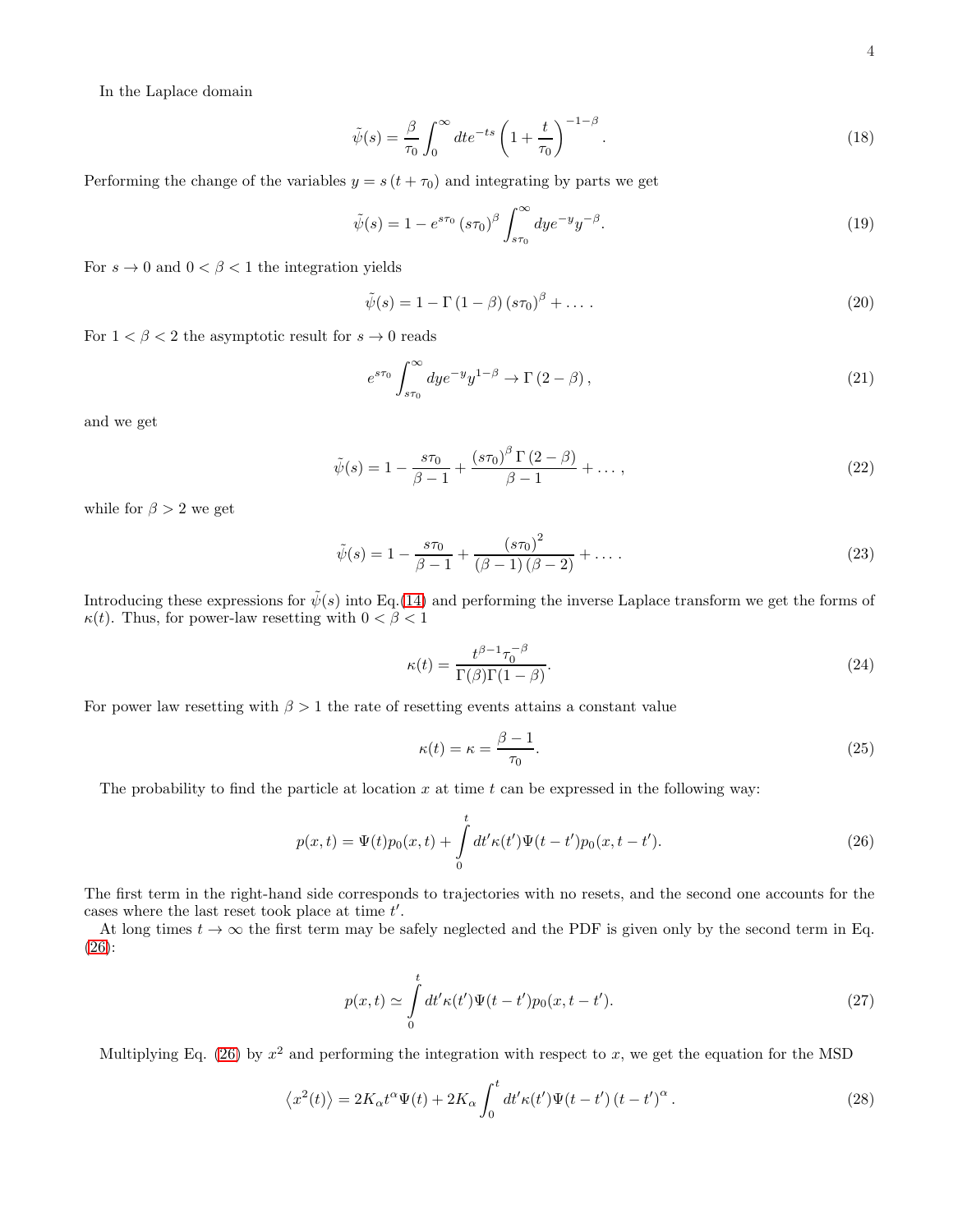At long times  $t \to \infty$  the first term may be neglected, and we obtain for the MSD

<span id="page-4-3"></span>
$$
\langle x^2(t) \rangle \simeq 2K_{\alpha} \int_0^t dt' \kappa(t') \Psi(t-t') (t-t')^{\alpha} . \tag{29}
$$

Below we will investigate the behavior of the PDF, Eq.[\(26\)](#page-3-0) and of the MSD, Eq.[\(28\)](#page-3-1) for exponential and power-law waiting time PDFs in the resetting process. Moreover, we will study the first passage properties of the corresponding processes to some point  $x_0$  on a line.

Note that the PDF and the MSD of the process depend only on the Gaussian property of the displacement process at a single time, and therefore will be the same for all (Markovian or non-Markovian) Gaussian processes with the same  $\langle x^2(t) \rangle$  in free motion, e.g. for the fractional Brownian motion [\[34\]](#page-19-19), provided resetting erases memory of the displacement process, and the particle's displacements between the two subsequent resetting events can be considered as statistical copies of each other.

To investigate the first passage time we use the approach put forward in [\[2\]](#page-18-1). There, using the renewal property of the whole process, one derives the expression for the PDF of hitting the single target under resetting,

$$
\rho(t) = \Psi(t)\phi(t) + \int_0^t \psi(t')\Phi(t')\Psi(t-t')\phi(t-t')dt' + \int_0^t dt'\psi(t')\Phi(t')\int_0^{t-t'} dt''\psi(t'')\Phi(t'')\Psi(t-t'-t'')\phi(t-t'-t'') + ...,
$$
\n(30)

where the first term is the probability density of hitting the target in the first successful run which was not reset until the hitting time, the second term describes the situation in which the first run was not successful and was terminated by resetting at time t', while the second run is successful, etc. Here  $\phi(t)dt$  is the probability that the target is hit in the time interval between t and  $t + dt$ , and was never hit before, and  $\Phi(t) = 1 - \int_0^t \phi(t')dt'$  is the survival probability of a target in a single run. The cumulative distribution function for hitting in an uninterrupted run will be denoted by  $F(t) = \int_0^t \phi(t')dt'$ . Denoting  $K(t) = \Psi(t)\phi(t)$  and  $R(t) = \psi(t)\Phi(t)$ , and turning to the Laplace domain, we get

$$
\tilde{\rho}(s) = \frac{\tilde{K}(s)}{1 - \tilde{R}(s)}\tag{31}
$$

with  $\tilde{K}(s)$  being the Laplace transform of  $K(t)$ , and  $\tilde{R}(s)$  is the Laplace transform of  $R(t)$ . The Laplace transform  $\tilde{P}(s)$  of the survival probability  $P(t) = 1 - \int_0^t \rho(t')dt'$  under resetting is then given by

$$
\tilde{P}(s) = \frac{1}{s} - \frac{1}{s} \frac{\tilde{K}(s)}{1 - \tilde{R}(s)} = \frac{\tilde{X}(s)}{1 - \tilde{R}(s)}
$$
\n(32)

with  $\tilde{X}(s) = s^{-1}[1 - \tilde{R}(s) - \tilde{K}(s)]$ . The mean first passage time  $\tau = \int_0^\infty P(t)dt$  under resetting follows then in form [\[2\]](#page-18-1)

<span id="page-4-0"></span>
$$
\tau = \frac{X_0}{1 - R_0} \tag{33}
$$

with

<span id="page-4-2"></span>
$$
X_0 = \tilde{X}(0) = \int_0^\infty dt \Phi(t)\Psi(t)
$$
\n(34)

and

<span id="page-4-4"></span>
$$
R_0 = \tilde{R}(0) = \int_0^\infty dt \Phi(t)\psi(t).
$$
\n(35)

Another approach can be used for calculation of the MFPT [\[28](#page-19-14)]:

<span id="page-4-1"></span>
$$
\tau = \frac{\langle \min(T, T_r) \rangle}{\Pr(T < T_r)},\tag{36}
$$

where T is a random duration of a single run,  $T_r$  is the random time of restart, and  $Pr(T < T_r)$  is the probability that  $T < T_r$ . It can be shown that this equation is equivalent to Eq. [\(33\)](#page-4-0) in the following way (see Supplemental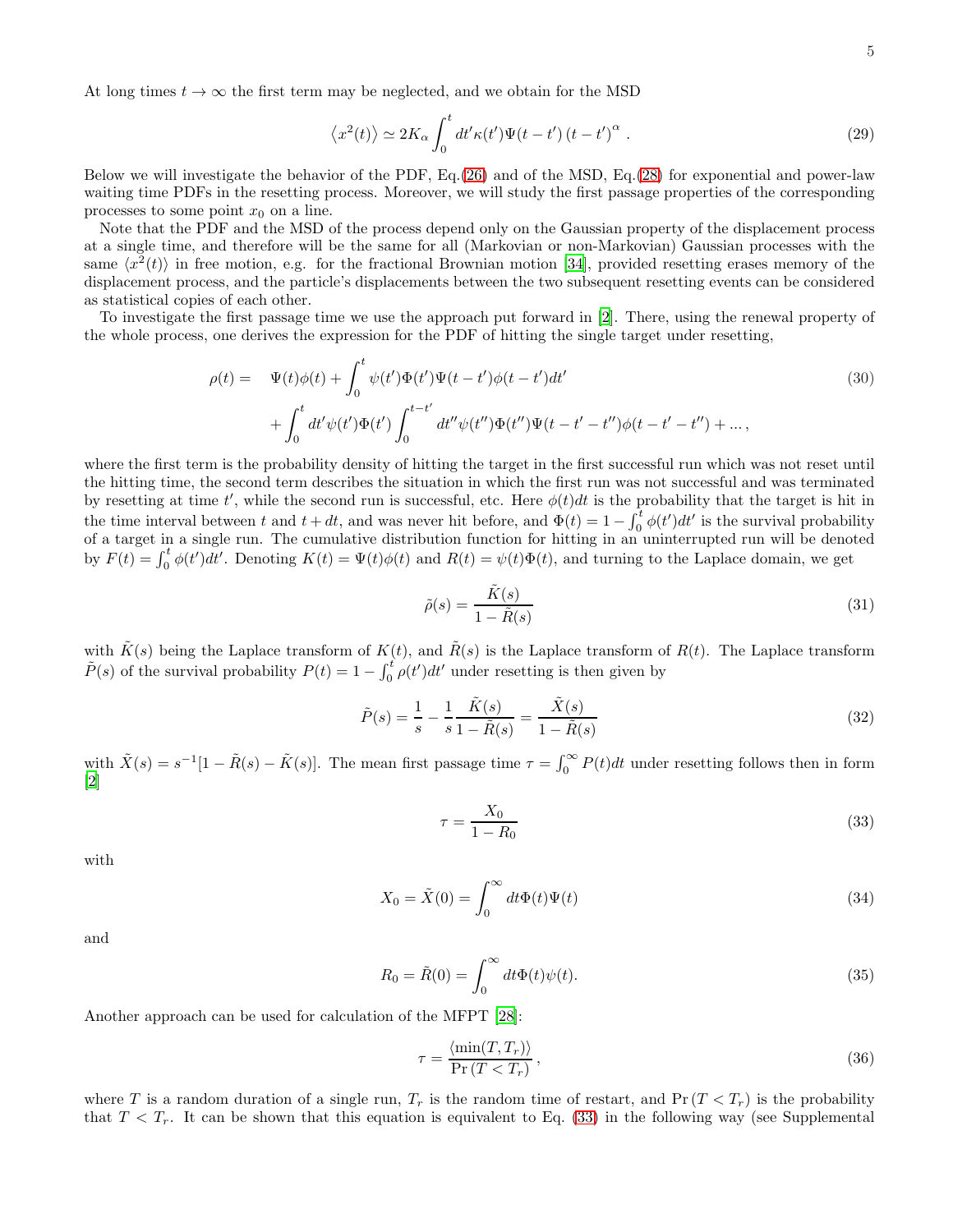Material of Ref. [\[2](#page-18-1)]). The probability that either the reset will take place or the target will be hit is  $1 - \Psi(t)\Phi(t)$ , and the numerators of Eqs. [\(33\)](#page-4-0) and [\(36\)](#page-4-1) are equal:

$$
\langle \min(T, T_r) \rangle = \int_0^\infty t \frac{d}{dt} \left[ 1 - \Psi(t)\Phi(t) \right] dt = \int_0^\infty \Phi(t)\Psi(t) dt = \tilde{X}_0 \,. \tag{37}
$$

The denominators are also equal according to:

$$
1 - \tilde{R}_0 = \int_0^\infty \left[1 - \Phi(t)\right] \psi(t) dt = \int_0^\infty F(t) \frac{d\Psi(t)}{dt} dt = \int_0^\infty \Psi(t) \frac{dF(t)}{dt} dt = \int_0^\infty \Psi(t) \phi(t) dt \tag{38}
$$

which is nothing else that probability that  $T < T_r$ . Here  $F(t) = 1 - \Phi(t)$  is the total hitting probability.

Within this work we will compare analytical results with numerical simulations. In the renewal resetting the whole process starts anew at the resetting event, and the memory on its previous course is erased. Therefore the simulation of the process up to the last resetting event is not necessary to get the MSD and the PDF of the particle's positions. The event-driven simulations for MSD and for PDF are performed as follows. For a given sequence of the output times t we simulate the sequence of resetting events, find the time of the last resetting event  $t' < t$  and set  $x(t') = 0$ . Then the position of the particle at time  $t$  is distributed according to a Gaussian with zero mean and variance  $\langle x^2(t)\rangle = 2K_\alpha(t-t')^\alpha$ . The corresponding Gaussian can be obtained from a standard normal distribution generated using the Box-Muller transform. The results are averaged over  $N = 10^4$  to  $10^6$  independent runs.

In order to calculate the first passage time we apply the direct simulation. The time axis is discretized with the step  $dt = t_{i+1} - t_i$ , and the time of the first resetting  $T_1$  is generated according to the waiting time density  $\psi(t)$ . Then the particle's motion is simulated, and, if the target was not hit up to  $T_n$ , the coordinate is reset to  $x = 0$ , a new resetting time  $T_2$  is generated, and the simulation repeated, etc. The particle's motion between the resetting events is modeled by a finite-difference analogue of the Langevin equation

$$
x_{i+1} = x_i + \xi_i \sqrt{2\alpha K_\alpha (t_i - T_n)^{\alpha - 1} dt} \tag{39}
$$

(for  $T_n < t_i < T_{n+1}$ ). Here  $x_i = x(t_i)$  is the coordinate of the particle at the time  $t_i$ , and  $\xi_i$  is the random number distributed according to a standard normal distribution generated using the Box-Muller transform. The simulation stops when the particle's coordinate exceeds  $x_0$  for the first time. The first hitting time is then averaged over  $N = 10^4$ to 10<sup>5</sup> realizations. The value of  $\alpha K_{\alpha}$  is set to unity in all our simulations. In simulations corresponding to power-law waiting time distributions we set  $\tau_0 = 1$ .

## IV. MSD AND MFPT FOR POISSONIAN RESETTING

#### 1. Mean squared displacement

The MSD for SBM with exponential resetting can be obtained by inserting Eqs. [\(9\)](#page-2-1) and [\(15\)](#page-2-2) into Eq. [\(28\)](#page-3-1), and reads

$$
\langle x^2(t) \rangle = 2K_{\alpha}t^{\alpha}e^{-rt} + \frac{2K_{\alpha}}{r^{\alpha}}\gamma(\alpha+1, rt)
$$
\n(40)

with  $\gamma(a, z)$  being the lower incomplete Gamma-function

$$
\gamma(a, z) = \int_0^z dx e^{-x} x^{a-1}.
$$
\n(41)

Expanding the incomplete Gamma-function for  $z \to \infty$ 

$$
\gamma(a, z) \simeq \Gamma(a) - z^{a-1} e^{-z} - \frac{a-1}{z} z^{a-1} e^{-z},\tag{42}
$$

we obtain for the MSD

$$
\langle x^2(t) \rangle \simeq \frac{2K_{\alpha}}{r^{\alpha}} \left[ \Gamma\left(\alpha + 1\right) - \alpha \left(rt\right)^{\alpha - 1} e^{-rt} \right]. \tag{43}
$$

It rapidly tends to the steady state:

<span id="page-5-0"></span>
$$
\langle x^2(t) \rangle = \frac{2K_{\alpha}}{r^{\alpha}} \Gamma(\alpha + 1). \tag{44}
$$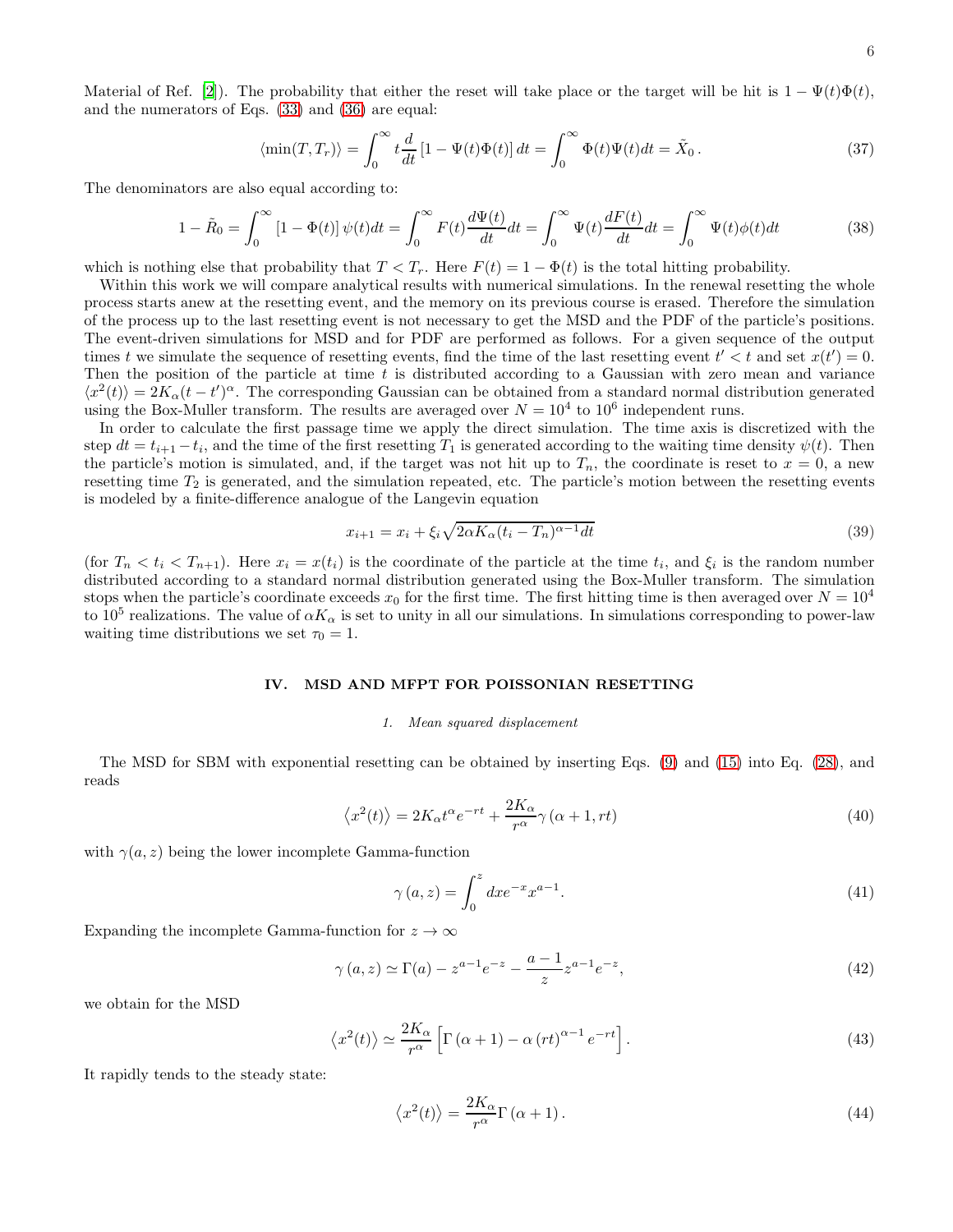In Fig. [1](#page-6-0) we show the analytical result, Eq. [\(44\)](#page-5-0), together with the results of direct numerical simulation (blue line), and get an excellent agreement. Fig. [1](#page-6-0) gives the overview of all MSD behaviors discussed in the present paper: Other lines in Fig. [1](#page-6-0) show the results for the MSD in the cases of power-law resetting considered in Sections 6 and 7. The Figure will be referred to several time throughout the text.

For  $\alpha = 1$  we recall the ordinary Brownian motion between the resetting events and get at long times the stationary value of MSD

$$
\langle x^2(t) \rangle = \frac{2K_1}{r} \,. \tag{45}
$$



<span id="page-6-0"></span>FIG. 1: Mean-squared displacement for power-law and Poissonian resetting with  $r = 1$  and for power law resetting with  $\alpha = 0.5$ as obtained in  $N = 10<sup>4</sup>$  realizations. Results of simulation are shown by thick colored lines and the analytical asymptotics by thin black solid lines (Eq. [\(44\)](#page-5-0) for exponential resetting, Eq. [\(67\)](#page-10-0) for power-law resetting with  $\beta = 0.5$ , Eq. [\(91\)](#page-13-0) for  $\beta = 1.3$ , Eq. [\(93\)](#page-14-0) for  $\beta = 2.5$  and 10).

#### 2. Probability density function

The probability density function for Poissonian resetting may be obtained by inserting Eqs. [\(5\)](#page-1-0), [\(9\)](#page-2-1) and [\(15\)](#page-2-2) into Eq. [\(27\)](#page-3-2) which for long times yields

<span id="page-6-1"></span>
$$
p(x,t) \simeq r \int_0^t dt' e^{-r(t-t')} \frac{1}{\sqrt{4\pi K_\alpha (t-t')^\alpha}} \exp\left(-\frac{x^2}{4K_\alpha (t-t')^\alpha}\right). \tag{46}
$$

Introducing a new variable  $\tau = t - t'$  we rewrite the integral as

$$
p(x,t) \simeq \frac{r}{\sqrt{4\pi K_{\alpha}}} \int_{0}^{t} d\tau \exp\left(-\varphi(\tau)\right) \tau^{-\frac{\alpha}{2}}
$$
\n(47)

with the function  $\varphi(\tau) = r\tau + \frac{x^2}{4K_{\alpha}\tau^{\alpha}}$  which attains a simple quadratic minimum at

$$
\tau_{\min} = \left(\frac{\alpha x^2}{4K_{\alpha}r}\right)^{\frac{1}{\alpha+1}}.\tag{48}
$$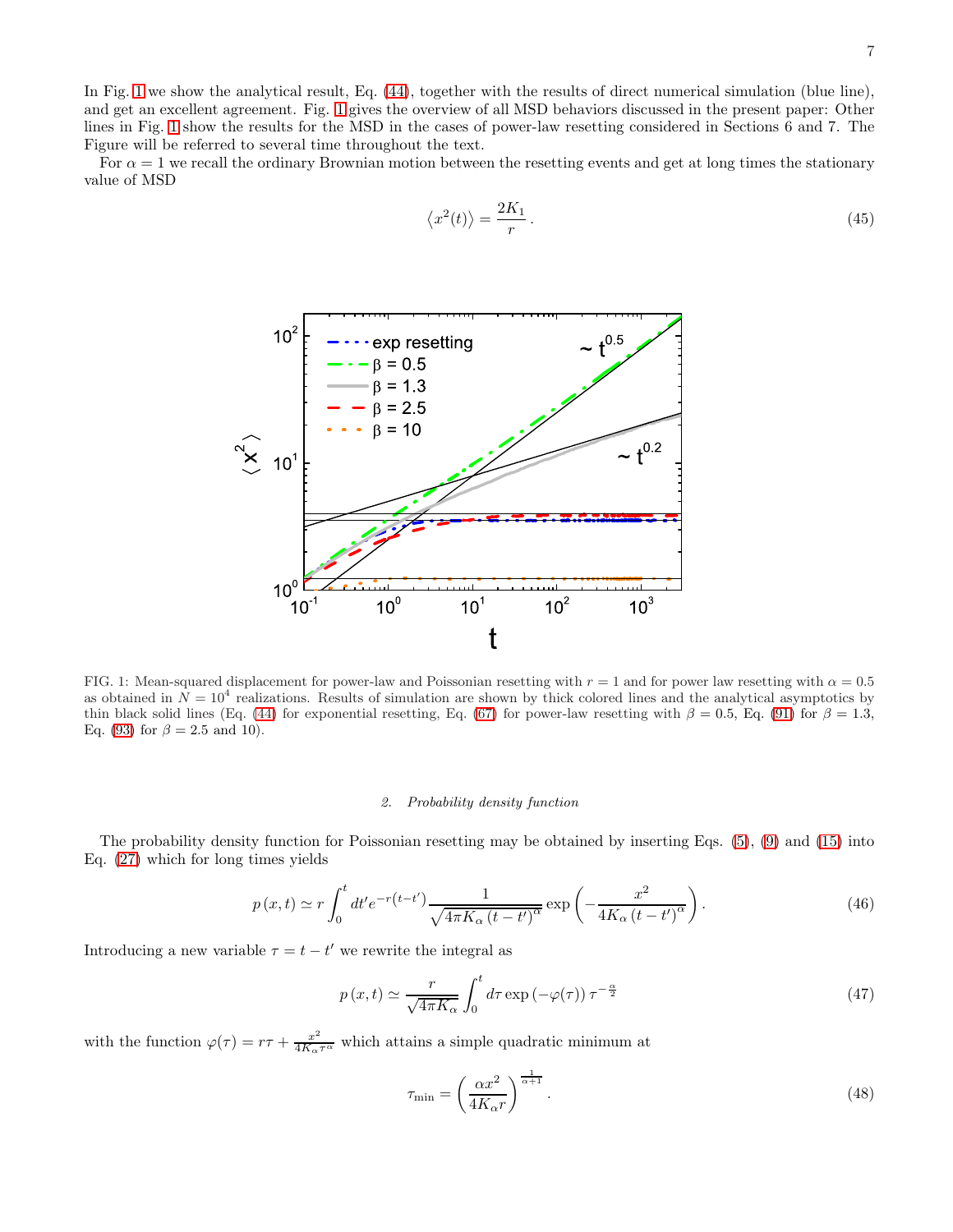For  $0 \ll \tau_{\min} \ll t$  the standard Laplace method can be used:

$$
p(x,t) \simeq \frac{r}{\sqrt{4\pi K_{\alpha}\tau_{\min}^{\alpha}}} \exp\left(-\varphi(\tau_{\min})\right) \int_{-\infty}^{\infty} \exp\left(-\frac{1}{2}\varphi''(\tau_{\min})\left(\tau - \tau_{\min}\right)^{2}\right) d\tau, \tag{49}
$$

provided  $\varphi''(\tau_{\rm min})$  is large enough. Both conditions correspond to the intermediate asymptotic behavior in x. The final result for this case corresponds to a stationary state and reads:

<span id="page-7-1"></span>
$$
p(x) \simeq \frac{r\sqrt{2}}{\sqrt{\alpha\left(\alpha+1\right)}} \left(\frac{\alpha}{4K_{\alpha}r}\right)^{\frac{1}{\alpha+1}} |x|^{\frac{1-\alpha}{\alpha+1}} \exp\left(-\left(\frac{x^{2}r^{\alpha}}{4K_{\alpha}}\right)^{\frac{1}{\alpha+1}} \left(\alpha^{\frac{1}{\alpha+1}} + \alpha^{-\frac{\alpha}{\alpha+1}}\right)\right). \tag{50}
$$

Fig. [2](#page-7-0) presents the results of numerical simulation for  $\alpha = 0.5$ . The theoretical curve (thin black line) corresponds to the exponential term of Eq.[\(50\)](#page-7-1) with the pre-exponential factor replaced by the actual value of  $p(x)$  for  $x = 0$ calculated from Eq.[\(46\)](#page-6-1).

For  $\alpha = 1$ , the PDF behaves as that for ordinary Brownian motion with exponential resetting, namely, is a two-sided exponential (Laplace) distribution as obtained in [\[14,](#page-19-3) [15\]](#page-19-20):

$$
p(x) = \frac{1}{2} \sqrt{\frac{r}{K_1}} \exp\left(-\sqrt{\frac{r}{K_1}} |x|\right).
$$
\n(51)



<span id="page-7-0"></span>FIG. 2: PDF for SBM with  $\alpha = 0.5$  and with Poissonian resetting at times  $t = 0.3, 1, 10, 100, 300$  showing the convergence to a steady state. The theoretical prediction is shown by the thin black solid line, see text for details. Parameters:  $N = 10^5$ ,  $r = 1$ .

# V. MFPT FOR POISSONIAN RESETTING

Now let us calculate the mean time needed for the particle which starts at  $x = 0$  to hit a target at position  $x_0 \neq 0$ . The hitting time probability in a single run of the SBM is given by a change of variables in the Lévy-Smirnov distribution and reads

$$
\phi(t) = \frac{\alpha x_0}{\sqrt{4\pi K_\alpha}} \exp\left(-\frac{x_0^2}{4K_\alpha t^\alpha}\right) t^{-1-\frac{\alpha}{2}}.\tag{52}
$$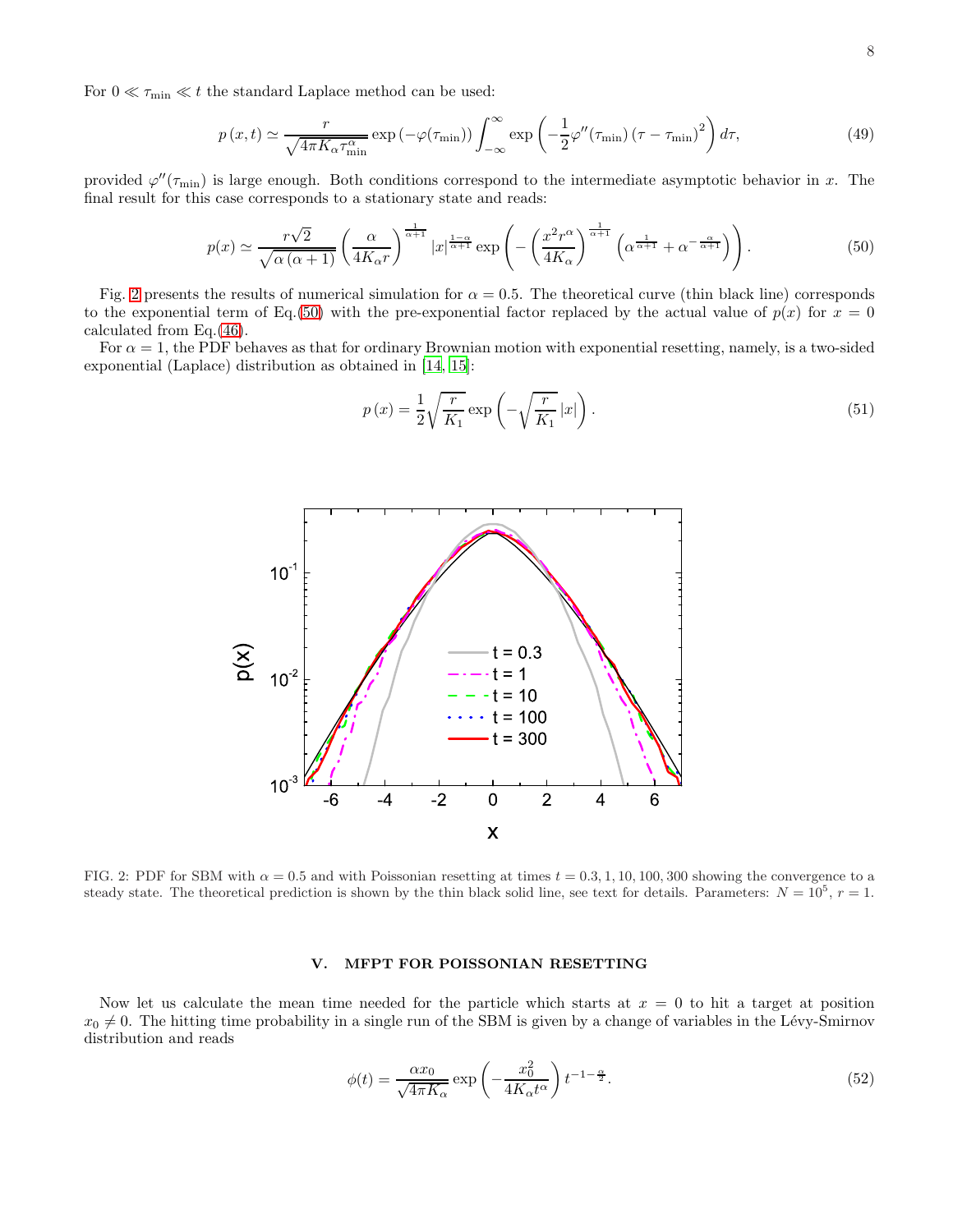The survival probability of a target in a single run may be obtained via the integration of the hitting time probability over  $t$ 

<span id="page-8-0"></span>
$$
\Phi(t) = 1 - \int_0^t \phi(t')dt' = \text{erf}\left(\frac{x_0}{2\sqrt{K_\alpha t^\alpha}}\right). \tag{53}
$$

Taking into account that for exponential resetting  $\psi(t) = r\Psi(t)$  as given by Eqs. [\(6\)](#page-2-3) and [\(9\)](#page-2-1), one gets  $R_0 = rX_0$ , and the MFPT as given by Eq.[\(33\)](#page-4-0) can be represented as

<span id="page-8-1"></span>
$$
\tau = \frac{X_0}{1 - rX_0}.\tag{54}
$$

The expression for  $X_0$  follows by inserting Eq. [\(6\)](#page-2-3), Eq. [\(9\)](#page-2-1) and Eq. [\(53\)](#page-8-0) into Eq. [\(34\)](#page-4-2):

$$
X_0 = \frac{2}{\sqrt{\pi}} \int_0^\infty dt e^{-rt} \int_0^{\frac{x_0}{2\sqrt{K_\alpha t^\alpha}}} da e^{-a^2}.
$$
 (55)

This expression can be rewritten by changing the order of integrations

$$
X_0 = \frac{2}{\sqrt{\pi}} \int_0^\infty da e^{-a^2} \int_0^{\left(\frac{x_0^2}{4K_\alpha a^2}\right)^{1/\alpha}} e^{-rt} dt,\tag{56}
$$

after which the inner integral can be evaluated explicitly:

$$
X_0 = \frac{1}{r} - \frac{2}{r\sqrt{\pi}} \int_0^\infty da \exp\left(-a^2 - r\left(\frac{x_0^2}{4K_\alpha a^2}\right)^{\frac{1}{\alpha}}\right).
$$
 (57)

The integral can be estimated by using the Laplace method which leads to

$$
X_0 \simeq \frac{1}{r} \left( 1 - \sqrt{\frac{2\alpha}{\alpha + 1}} \exp\left( -\left( \alpha^{\frac{1}{1 + \alpha}} + \alpha^{-\frac{\alpha}{1 + \alpha}} \right) r^{\frac{\alpha}{\alpha + 1}} \left( \frac{x_0^2}{4K_\alpha} \right)^{\frac{1}{\alpha + 1}} \right) \right). \tag{58}
$$

Inserting this into Eq. [\(54\)](#page-8-1) we arrive at the final expression for mean first passage time

<span id="page-8-2"></span>
$$
\tau \simeq \frac{1}{r} \left\{ \sqrt{\frac{\alpha + 1}{2\alpha}} \exp\left[ r^{\frac{\alpha}{\alpha + 1}} \left( \frac{x_0^2}{4K_\alpha} \right)^{\frac{1}{\alpha + 1}} \left( \alpha^{\frac{1}{1 + \alpha}} + \alpha^{-\frac{\alpha}{1 + \alpha}} \right) \right] - 1 \right\}.
$$
 (59)

For ordinary Brownian diffusion  $(\alpha = 1)$  we get the known expression [\[14\]](#page-19-3), which is now exact:

$$
\tau = \frac{1}{r} \left[ \exp\left( |x_0| \sqrt{r/K_\alpha} \right) - 1 \right]. \tag{60}
$$

The MFPT given by Eq. [\(59\)](#page-8-2) for different parameter values is shown at Fig. [3.](#page-9-0) At very low rates  $r \to 0$  corresponding to free scaled Brownian motion without resetting the MFPT tends to infinity. At  $r \to \infty$  the MFPT also tends to infinity, because the particle does not have enough time to locate the target between the resetting events. Therefore there exists an optimal rate  $r^*$  which minimizes the MFPT. Let us first consider the situation where the target is located relatively close to the initial position of the particle  $(x_0 = 1)$ , Fig. [3a](#page-9-0). In this case the superdiffusive search process is more effective (i.e. leads to shorter MFPT) at relatively small rates  $r \leq 0.2$ , while at larger rates the target will be found faster under subdiffusive motion. If the distance between the target and initial position of particle increases  $(x_0 = 5)$ , the superdiffusion becomes more favorable for a wider range of r (Fig. [3b](#page-9-0)). This resembles search processes with Le´vy flights where large jumps are preferable when the target is located far from the initial position and smaller jumps are preferable when the target is closer to the origin [\[35\]](#page-19-21).

Minimizing  $\tau$  (Eq. [59\)](#page-8-2) with respect to r we get the equation for the optimal resetting rate  $r^*$ 

<span id="page-8-3"></span>
$$
1 - \sqrt{\frac{2\alpha}{\alpha + 1}} \exp\left(-Br^{*c}\right) = Bcr^{*c}
$$
\n<sup>(61)</sup>

with

$$
c = \frac{\alpha}{\alpha + 1} \tag{62}
$$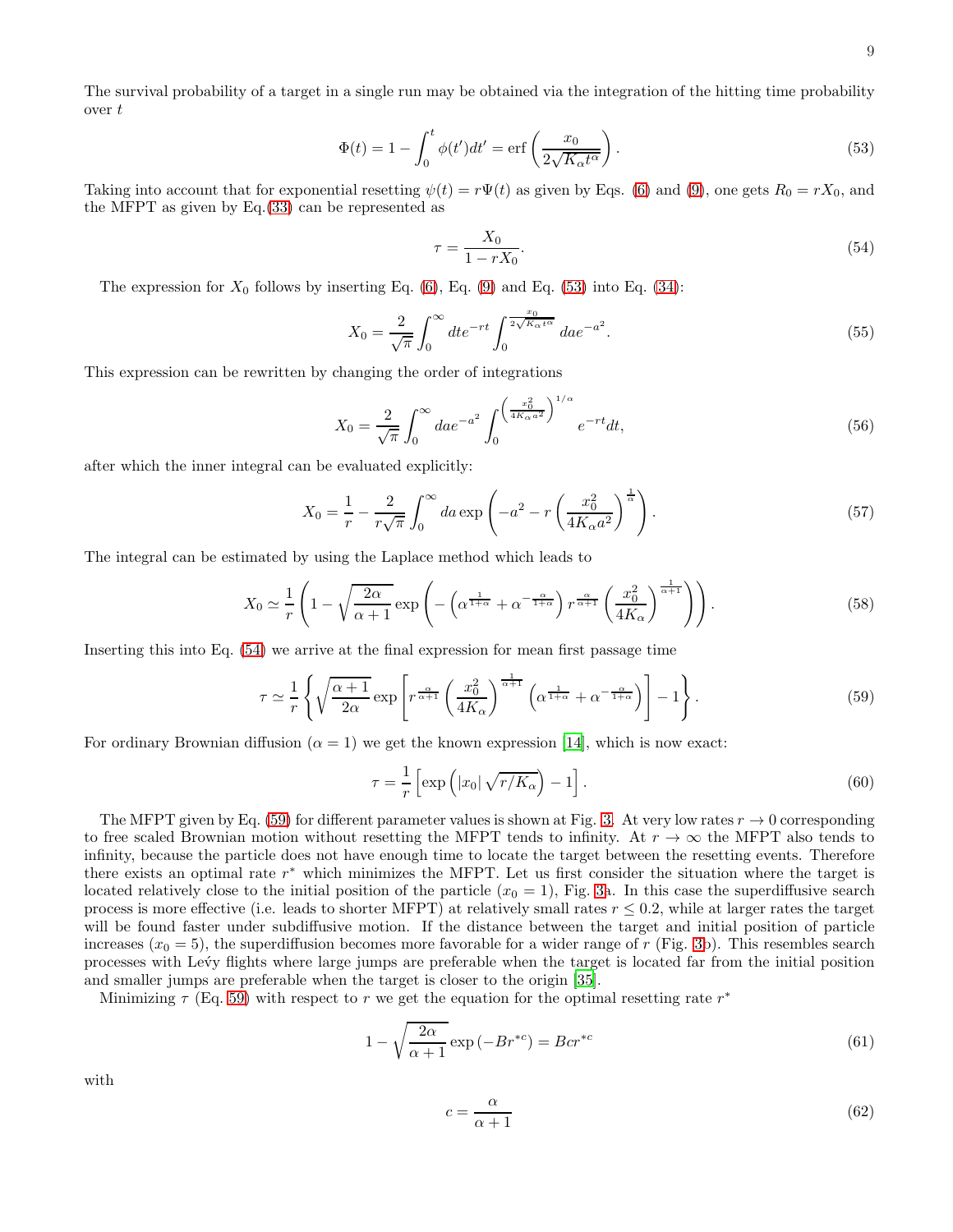



<span id="page-9-0"></span>FIG. 3: The mean first passage time  $\tau$  versus the resetting rate r for different  $\alpha$  values. The target positions are  $x_0 = 1$  (a) and  $x_0 = 5$  (b). Results of simulations are shown by circles and the analytical results are represented by the lines according to Eq. [\(59\)](#page-8-2).

and

$$
B = \left(\frac{x_0^2}{4K_{\alpha}}\right)^{\frac{1}{\alpha+1}} \left(\alpha^{\frac{1}{1+\alpha}} + \alpha^{-\frac{\alpha}{1+\alpha}}\right),\tag{63}
$$

which can be solved numerically. Fig. [4](#page-9-1) shows that the optimal resetting rate  $r^*$  decreases with increase of both the distance  $x_0$  between target and initial position (a) and the exponent  $\alpha$  (b). The monotonous decrease of  $r^*$  as a function  $x_0$  parallels to the case of Levy flights [\[23\]](#page-19-11) but does not show the discontinuity observed in this last case.



<span id="page-9-1"></span>FIG. 4: The optimal resetting rate  $r^*$  (obtained as a numerical solution of Eq. [\(61\)](#page-8-3)) versus the target position  $x_0$  for  $\alpha =$ 0.7, 0.8, 0.9 (a) and versus  $\alpha$  for  $x_0 = 1, 1.5, 2$  (b).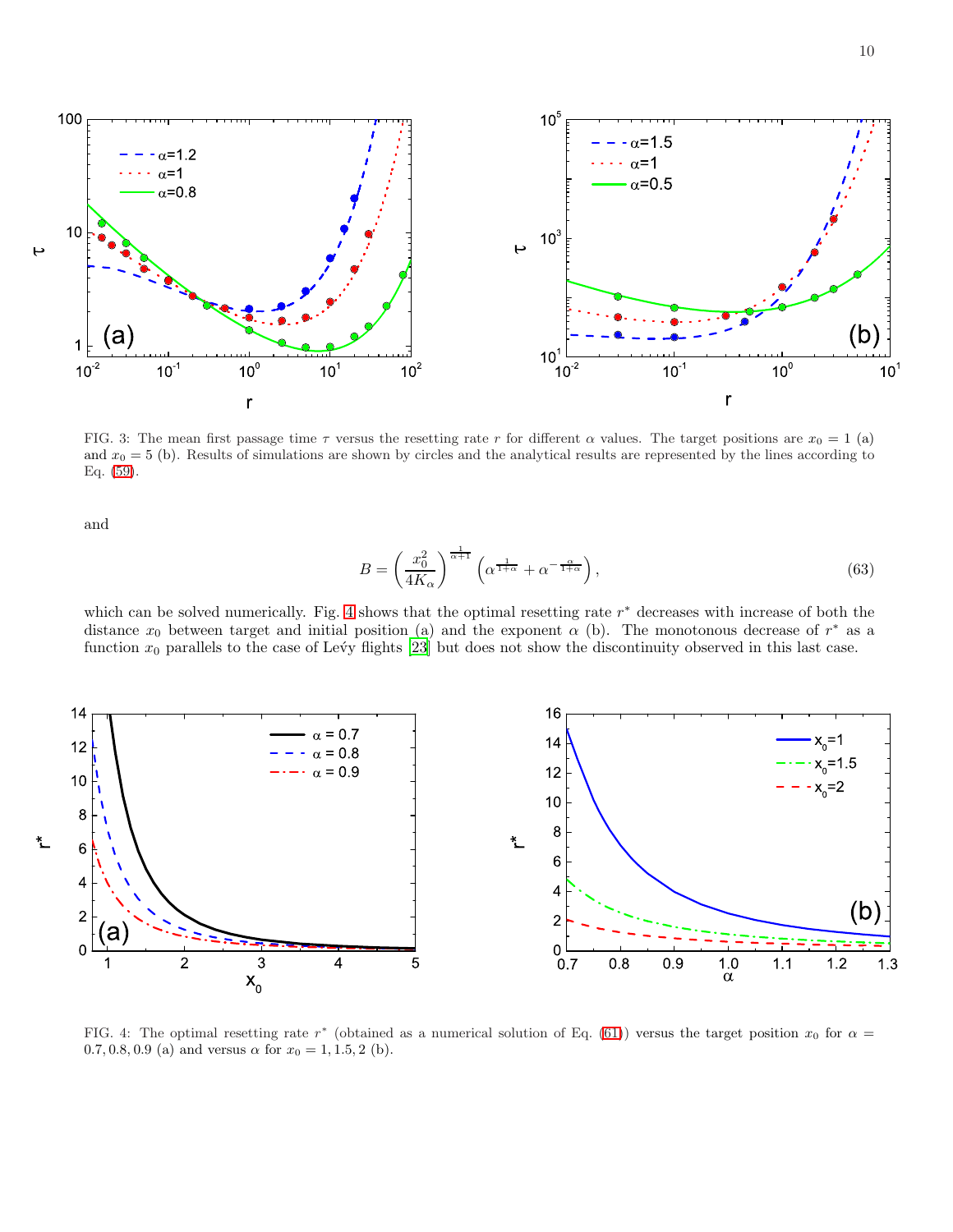### VI. MSD AND PDF WITH POWER-LAW RESETTING,  $0 < \beta < 1$

1. Mean squared displacement

Substituting Eqs.  $(10)$  and  $(24)$  into Eq.  $(29)$  we obtain

$$
\left\langle x^{2}(t)\right\rangle = \frac{2K_{\alpha}\tau_{0}^{-\beta}}{\Gamma\left(\beta\right)\Gamma\left(1-\beta\right)} \int_{0}^{t} dt' t'^{\beta-1} \left(t-t'\right)^{\alpha} \left(1+\frac{t-t'}{\tau_{0}}\right)^{-\beta} . \tag{64}
$$

Assuming  $t \gg \tau_0$  we can neglect unity in the last bracket. Changing to a new integration variable  $\tau = t'/t$  we get

$$
\left\langle x^{2}(t)\right\rangle = \frac{2K_{\alpha}}{\Gamma\left(\beta\right)\Gamma\left(1-\beta\right)}t^{\alpha}\int_{0}^{1}d\tau\tau^{\beta-1}\left(1-\tau\right)^{\alpha-\beta},\tag{65}
$$

so that the integral reduces to a Beta-function, and the whole expression reads

$$
\langle x^2(t) \rangle = \frac{2K_{\alpha}}{\Gamma(\beta)\Gamma(1-\beta)} B(\beta, \alpha - \beta + 1) t^{\alpha}.
$$
 (66)

Expressing the Beta-function in terms of Gamma-functions we arrive at the final result

<span id="page-10-0"></span>
$$
\langle x^2(t) \rangle = \frac{2K_{\alpha}\Gamma\left(\alpha - \beta + 1\right)}{\Gamma\left(\alpha + 1\right)\Gamma\left(1 - \beta\right)}t^{\alpha}.\tag{67}
$$

The time-dependence of MSD remains the same as for the case of free SBM, only the prefactor is altered. This result is plotted in Fig. [1](#page-6-0) and is again in excellent agreement with simulation results given by a green line.

For  $\alpha = 1$  the MSD scales linearly with time

$$
\langle x^2(t) \rangle = 2K_1 \left( 1 - \beta \right) t. \tag{68}
$$

#### 2. Probability density function

The PDF  $p(x, t)$  for the case considered shows different behavior for small, intermediate and large values of x. Especially interesting is the case  $\beta > 1 - \alpha/2$ , when, for t long enough, the PDF develops a pronounced intermediate asymptotic scaling domain.

The PDF is obtained by inserting Eqs.  $(5)$ ,  $(10)$  and  $(24)$  into Eq.  $(27)$ :

<span id="page-10-1"></span>
$$
p(x,t) = \frac{\tau_0^{-\beta}}{\Gamma(\beta)\Gamma(1-\beta)} \frac{1}{\sqrt{4\pi K_\alpha}} \int_0^t dt' t'^{\beta-1} \left(1 + \frac{t-t'}{\tau_0}\right)^{-\beta} \left(t - t'\right)^{-\alpha/2} \exp\left(-\frac{x^2}{4K_\alpha\left(t - t'\right)^\alpha}\right). \tag{69}
$$

To obtain the far tail of the PDF, i.e. its behavior for  $|x| \gg \sqrt{4K_{\alpha}t^{\alpha}}$ , we change the variable of integration to  $y = (1 - t'/t)^{-\alpha}$ 

$$
p(x,t) = \frac{1}{\alpha \Gamma(\beta) \Gamma(1-\beta) \sqrt{4\pi K_{\alpha}t^{\alpha}}} \int_{1}^{\infty} dy y^{-\frac{1}{\alpha}-\frac{1}{2}} \left(1 - y^{-\frac{1}{\alpha}}\right)^{\beta-1} \left(\frac{\tau_{0}}{t} + y^{-\frac{1}{\alpha}}\right)^{-\beta} \exp\left(-\frac{x^{2}y}{4K_{\alpha}t^{\alpha}}\right). \tag{70}
$$

For  $x^2 \gg 4K_\alpha t^\alpha$  the exponential function is decaying very fast, so that the main contribution to the integral stems from the vicinity of the lower integration bound where we take  $y = 1 + \delta$  and approximate in the leading order  $y^{-1/\alpha-1/2} \simeq 1$ ,  $(1-y^{-1/\alpha})^{\beta-1} \simeq (\delta/\alpha)^{\beta-1}$  and  $(\tau_0/t + y^{-1/\alpha})^{-\beta} \simeq (1+\tau_0/t)^{-\beta} \simeq 1$  assuming  $t \gg \tau_0$ . We get:

<span id="page-10-2"></span>
$$
p(x,t) \simeq \frac{1}{\alpha \Gamma(\beta) \Gamma(1-\beta) \sqrt{4\pi K_{\alpha}t^{\alpha}}} \exp\left(-\frac{x^{2}}{4K_{\alpha}t^{\alpha}}\right) \alpha^{1-\beta} \int_{0}^{\infty} d\delta \delta^{\beta-1} \exp\left(-\frac{x^{2}\delta}{4K_{\alpha}t^{\alpha}}\right)
$$

$$
= \frac{\alpha^{-\beta}}{\Gamma(1-\beta) \sqrt{4\pi K_{\alpha}t^{\alpha}}} \left(\frac{4K_{\alpha}t^{\alpha}}{x^{2}}\right)^{\beta} \exp\left(-\frac{x^{2}}{4K_{\alpha}t^{\alpha}}\right). \tag{71}
$$

Thus, the behavior of the distribution for  $x^2 \gg 4K_\alpha t^\alpha$ , is universally Gaussian, up to a power law correction.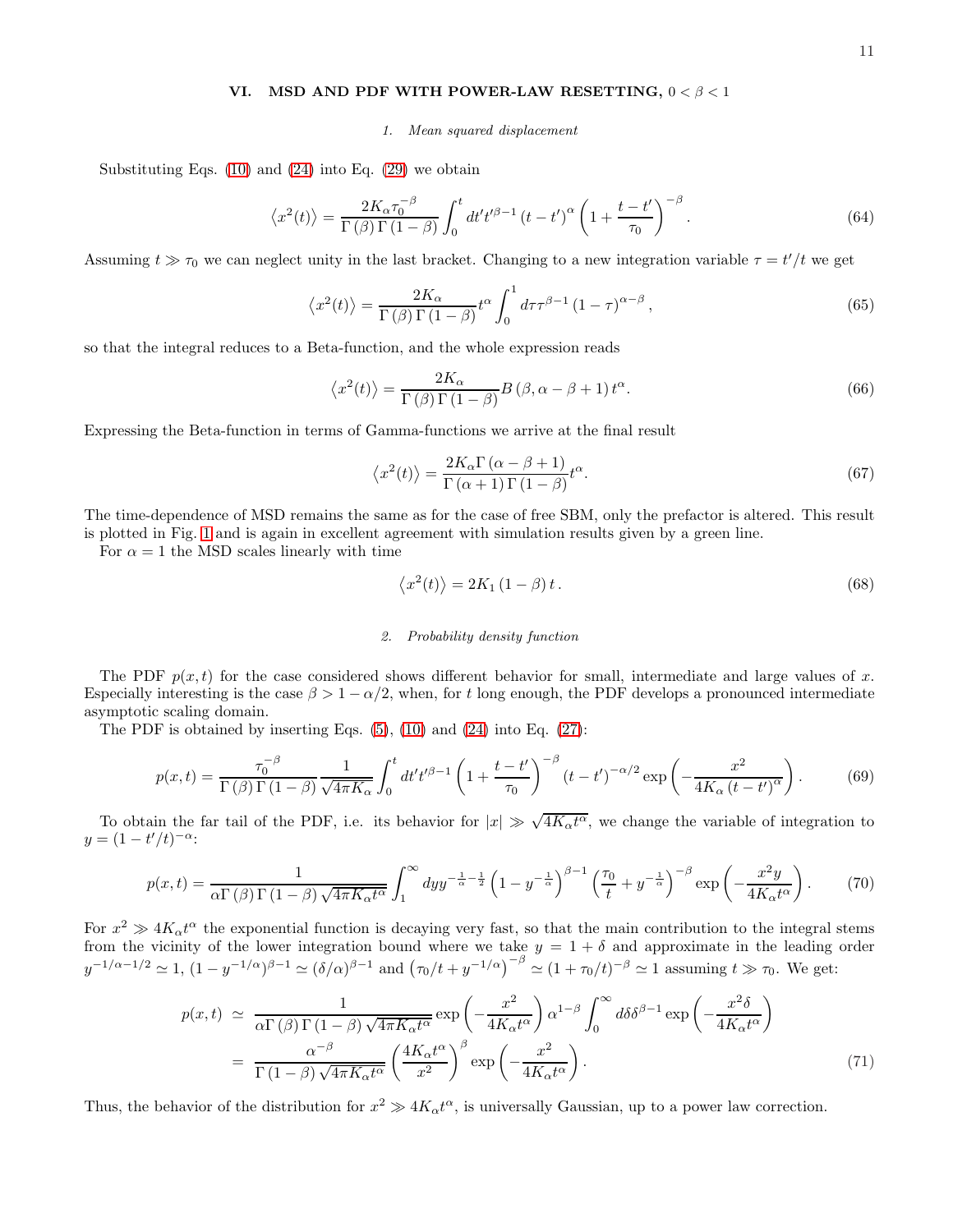<span id="page-11-0"></span>
$$
p(x,t) = \frac{1}{\Gamma(\beta)\Gamma(1-\beta)\sqrt{4\pi K_{\alpha}t^{\alpha}}} \int_{0}^{1} da \left(1-a\right)^{\beta-1} a^{-\alpha/2} \left(\frac{\tau_{0}}{t}+a\right)^{-\beta} \exp\left(-\frac{x^{2}}{4K_{\alpha}t^{\alpha}a^{\alpha}}\right),\tag{72}
$$

which is the main equation to be analyzed below. The behavior of the distribution for small and intermediate  $x$ strongly depends on the relation between  $\beta$  and  $\alpha$ .

Let us first consider the limit  $x \to 0$ . In this case the exponential in Eq.[\(72\)](#page-11-0) tends to unity. For  $t \gg \tau_0$  the term  $\tau_0/t$ in the last bracket in Eq.[\(72\)](#page-11-0) may be neglected provided the integral stays convergent under such omission, which is the case for  $\beta < 1 - \alpha/2$ . For  $\beta > 1 - \alpha/2$  this term cannot be omitted, since it provides the necessary regularization. As we proceed to show the two cases correspond to vastly different behavior. In the first case,  $0 < \beta < 1 - \alpha/2$ , omitting the corresponding term, we get

<span id="page-11-1"></span>
$$
p(0,t) \simeq \frac{1}{\Gamma(\beta)\Gamma(1-\beta)\sqrt{4\pi K_{\alpha}t^{\alpha}}} \int_{0}^{1} da (1-a)^{\beta-1} a^{-\alpha/2-\beta}, \qquad (73)
$$

so that

$$
p(0,t) \simeq \frac{1}{\Gamma(\beta)\Gamma(1-\beta)\sqrt{4\pi K_{\alpha}t^{\alpha}}} \mathcal{B}\left(-\alpha/2 - \beta + 1;\beta\right). \tag{74}
$$

Expressing Beta-function in terms of Γ-functions we get an alternative form

<span id="page-11-3"></span>
$$
p(0,t) = \frac{\Gamma(1 - \beta - \alpha/2)}{\sqrt{4\pi K_{\alpha}t^{\alpha}\Gamma(1 - \alpha/2)\Gamma(1 - \beta)}}.
$$
\n(75)

For  $\alpha = 1$  we obtain, taking into account  $\Gamma(1/2) = \sqrt{\pi}$ ,

$$
p(0,t) = \frac{\Gamma\left(\frac{1}{2} - \beta\right)}{\sqrt{4\pi^2 K_1 t} \Gamma\left(1 - \beta\right)} = \frac{\Gamma\left(1/2 - \beta\right) \Gamma\left(\beta\right)}{\sqrt{4\pi K_1 t}} \frac{\sin(\pi\beta)}{\pi^{3/2}},\tag{76}
$$

where, in the last expression, Euler's reflection formula  $\Gamma(1-\beta)\Gamma(\beta) = \frac{\pi}{\sin \pi \beta}$  was used. This last expression coincides with the result obtained in [\[30\]](#page-19-16) for  $\beta < 1/2$ .

For  $\beta > 1 - \alpha/2$  the integral Eq.[\(73\)](#page-11-1) diverges at  $x = 0$ , and the term  $\tau_0/t$  cannot be omitted. The expression for the PDF for  $x = 0$  reads

<span id="page-11-2"></span>
$$
p(0,t) = \frac{1}{\Gamma(\beta)\Gamma(1-\beta)\sqrt{4\pi K_{\alpha}t^{\alpha}}} \int_{0}^{1} da \left(1-a\right)^{\beta-1} a^{-\alpha/2} \left(a+\tau_{0}/t\right)^{-\beta}.
$$
 (77)

The integral can be expressed via a hypergeometric function, see Eq.(2.2.6.15) of [\[36\]](#page-19-22):

$$
\int_0^1 da (1-a)^{\beta-1} a^{-\alpha/2} (q+a)^{-\beta} = q^{-\beta} B \left( 1 - \frac{\alpha}{2}, \beta \right) {}_2F_1 \left( 1 - \frac{\alpha}{2}, \beta, 1 - \frac{\alpha}{2} + \beta, -\frac{1}{q} \right).
$$

with  $q = \tau_0/t$ . For  $t \gg \tau_0$  the argument  $z = -\frac{1}{q} = -t/\tau_0$  of the hypergeometric function is large and tends to  $-\infty$  in the course of time, so that  $\arg(\beta z) = \pi$ , and the asymptotic behavior of this function is given by Eq.(15.7.3) of Ref. [\[37\]](#page-19-23). The second term in this expansion contains the exponential  $e^{\beta z}$  whose argument is negative and large, so that the whole contribution can be neglected. Therefore the final approximation in the lowest order reads:

$$
{}_2F_1\left(1-\frac{\alpha}{2},\beta,1-\frac{\alpha}{2}+\beta,-\frac{t}{\tau_0}\right)\simeq \frac{\Gamma\left(1-\frac{\alpha}{2}+\beta\right)}{\Gamma\left(1-\frac{\alpha}{2}\right)}\left(\frac{\beta t}{\tau_0}\right)^{\alpha/2-1}
$$

Inserting this approximation into Eq.[\(77\)](#page-11-2) and expressing the Beta function in terms of Gamma functions we get

<span id="page-11-4"></span>
$$
p(0,t) \simeq \frac{\Gamma\left(1 - \frac{\alpha}{2} + \beta\right)}{\Gamma\left(\beta\right)\Gamma\left(1 - \beta\right)\sqrt{4\pi K_{\alpha}\tau_0^{\alpha}}} \left(\frac{t}{\tau_0}\right)^{\beta - 1}.\tag{78}
$$

.

In both cases the PDF does not diverge for  $x \to 0$ . Now let us consider intermediate values of  $|x| \ll \sqrt{4K_{\alpha}t^{\alpha}}$ . For  $\beta < 1-\alpha/2$  the integral in Eq. [\(72\)](#page-11-0) converges even in the absence of exponential term, and this term is close to unity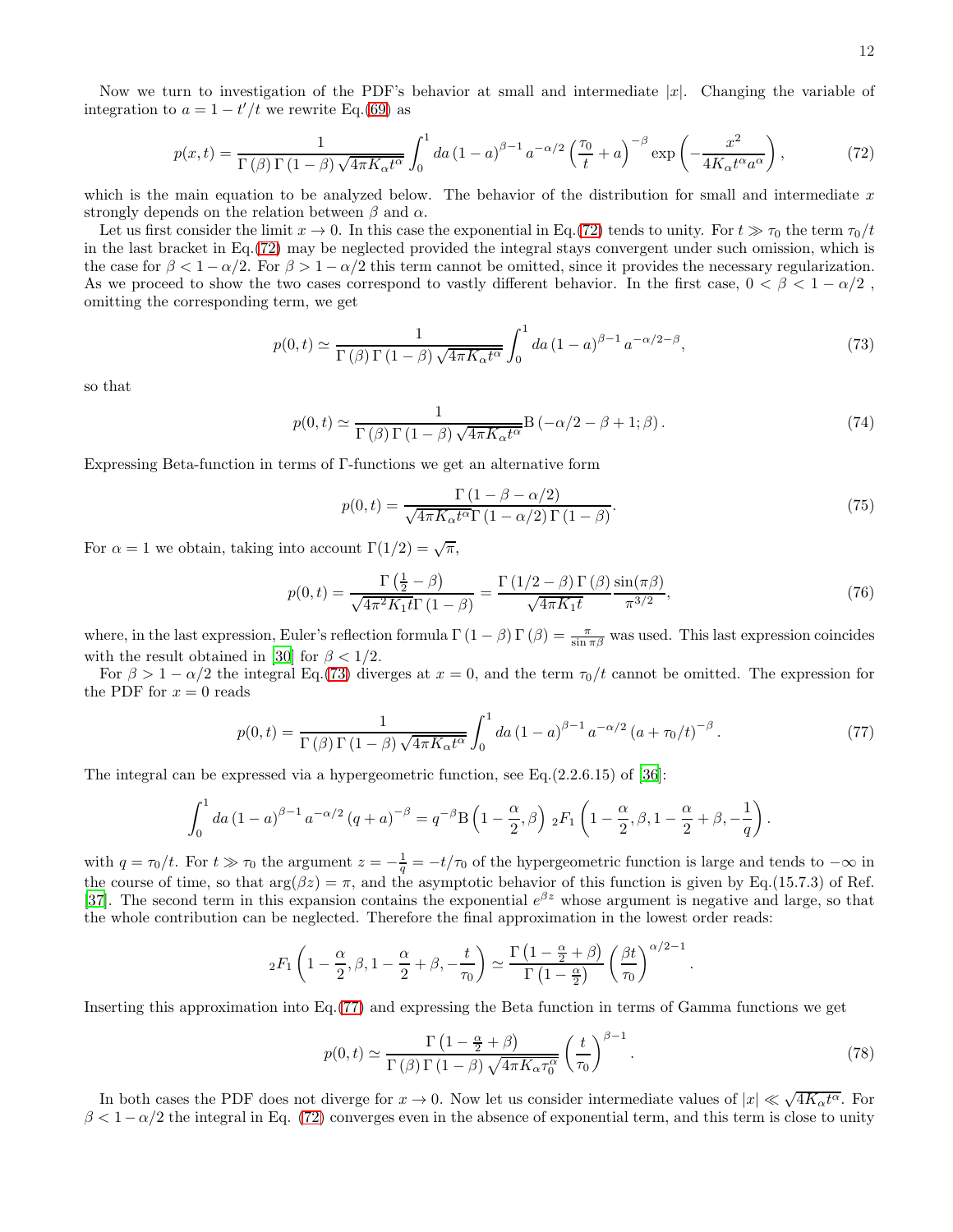in the most part of the integration domain except for the vicinity of the lower bound of integration. Therefore the dependence on x is weak, and the PDF at small x has a flat top where its value is given by Eq.[\(75\)](#page-11-3). This behavior is well seen in Fig. [5,](#page-13-1) dashed curve.

For  $\beta > 1 - \alpha/2$ , when the integral would diverge at the lower limit if the regularizing exponential were absent, a new, interesting, intermediate regime arises. Close to this lower limit we can approximate the first bracket in the integral in Eq. [\(72\)](#page-11-0) by unity, and change the variable of integration to  $\xi = x^2/4K_\alpha t^\alpha a^\alpha$  to obtain

$$
p(x,t) \simeq \frac{(4K_{\alpha})^{\frac{\beta-1}{\alpha}}}{\alpha \Gamma(\beta)\Gamma(1-\beta)\sqrt{\pi}} t^{\beta-1}|x|^{-1-\frac{2\beta}{\alpha}+\frac{2}{\alpha}} \int_{\frac{x^2}{4K_{\alpha}t^{\alpha}}}^{\infty} \xi^{\frac{\beta-1}{\alpha}-\frac{1}{2}} e^{-\xi} d\xi,
$$
\n(79)

where the integral now represents an upper incomplete Gamma function, which for the intermediate asymptotic domain  $x^2 \ll 4K_\alpha t^\alpha$  can be approximated by a constant  $\Gamma\left(-\frac{1+\beta}{\alpha} - \frac{1}{2}\right)$ , so that

<span id="page-12-1"></span>
$$
p(x,t) \simeq \frac{\left(4K_{\alpha}\right)^{\frac{\beta-1}{\alpha}} \Gamma\left(-\frac{1+\beta}{\alpha}-\frac{1}{2}\right)}{\alpha \Gamma(\beta)\Gamma(1-\beta)\sqrt{\pi}} t^{\beta-1}|x|^{-1-\frac{2\beta}{\alpha}+\frac{2}{\alpha}}
$$
(80)

This intermediate asymptotics merges with the top of the distribution given by Eq.[\(78\)](#page-11-4) at  $|x| \sim \sqrt{4K_{\alpha}\tau_0^{\alpha}}$ , and therefore stretches over the domain  $\sqrt{4K_{\alpha}\tau_0^{\alpha}} \ll |x| \ll \sqrt{4K_{\alpha}t^{\alpha}}$  which at large times gets very large. Omitting all prefactors we get

<span id="page-12-0"></span>
$$
p(x,t) \propto t^{\beta - 1} |x|^{-1 - \frac{2\beta}{\alpha} + \frac{2}{\alpha}}
$$
\n(81)

which can be put into a scaling form  $p(x,t) = t^{-\gamma} f(|x|/t^{\gamma})$  with  $\gamma = \alpha/2$ , and  $f(z) = z^{\frac{2(1-\beta)}{\alpha}-1}$ .

This intermediate asymptotics is seen at long times ( $t = 1000$ ) in two further curves depicted in Fig. [5:](#page-13-1) for  $\alpha = 0.5$ and  $\beta = 0.9$ , where it is very narrow, and for  $\alpha = 3$  and  $\beta = 0.5$ , where it stretches over the whole x-domain depicted. For  $\alpha = 1, \frac{1}{2} < \beta < 1$  this expression turns to

$$
p(x,t) \sim t^{\beta - 1} |x|^{1 - 2\beta} \tag{82}
$$

which is again in agreement with [\[30](#page-19-16)].

#### VII. MSD AND PDF WITH POWER-LAW RESETTING,  $\beta > 1$

#### 1. Mean squared displacement

Plugging Eqs.  $(10)$  and  $(25)$  into Eq.  $(29)$ , we get

<span id="page-12-4"></span>
$$
\langle x^2(t) \rangle = 2K_{\alpha} \tau_0^{\alpha} (\beta - 1) \int_0^{t/\tau_0} d\tau \tau^{\alpha} (1 + \tau)^{-\beta} . \tag{83}
$$

The integral may be presented in terms of the hypergeometric function

<span id="page-12-3"></span>
$$
\int_0^{t/\tau_0} d\tau \tau^{\alpha} (1+\tau)^{-\beta} = \frac{(t/\tau_0)^{1+\alpha}}{1+\alpha} {}_2F_1\left(1+\alpha, \beta, 2+\alpha, -\frac{t}{\tau_0}\right). \tag{84}
$$

To get the power-law asymptotics of this integral we use the Affair transformations changing the function with the last argument equal to z into a function whose last argument is  $z/(z-1)$ . There are two variants of such transformations for  $t/\tau_0 \rightarrow \infty$  [\[37](#page-19-23)]

<span id="page-12-2"></span>
$$
{}_2F_1\left(1+\alpha,\beta,2+\alpha,-\frac{t}{\tau_0}\right) = \left(1+\frac{t}{\tau_0}\right)^{-\beta} {}_2F_1\left(\beta,1,2+\alpha,\frac{t}{t+\tau_0}\right) \tag{85}
$$

$$
{}_2F_1\left(1+\alpha,\beta,2+\alpha,-\frac{t}{\tau_0}\right) = \left(1+\frac{t}{\tau_0}\right)^{-1-\alpha} {}_2F_1\left(1+\alpha,2+\alpha-\beta,2+\alpha,\frac{t}{t+\tau_0}\right),\tag{86}
$$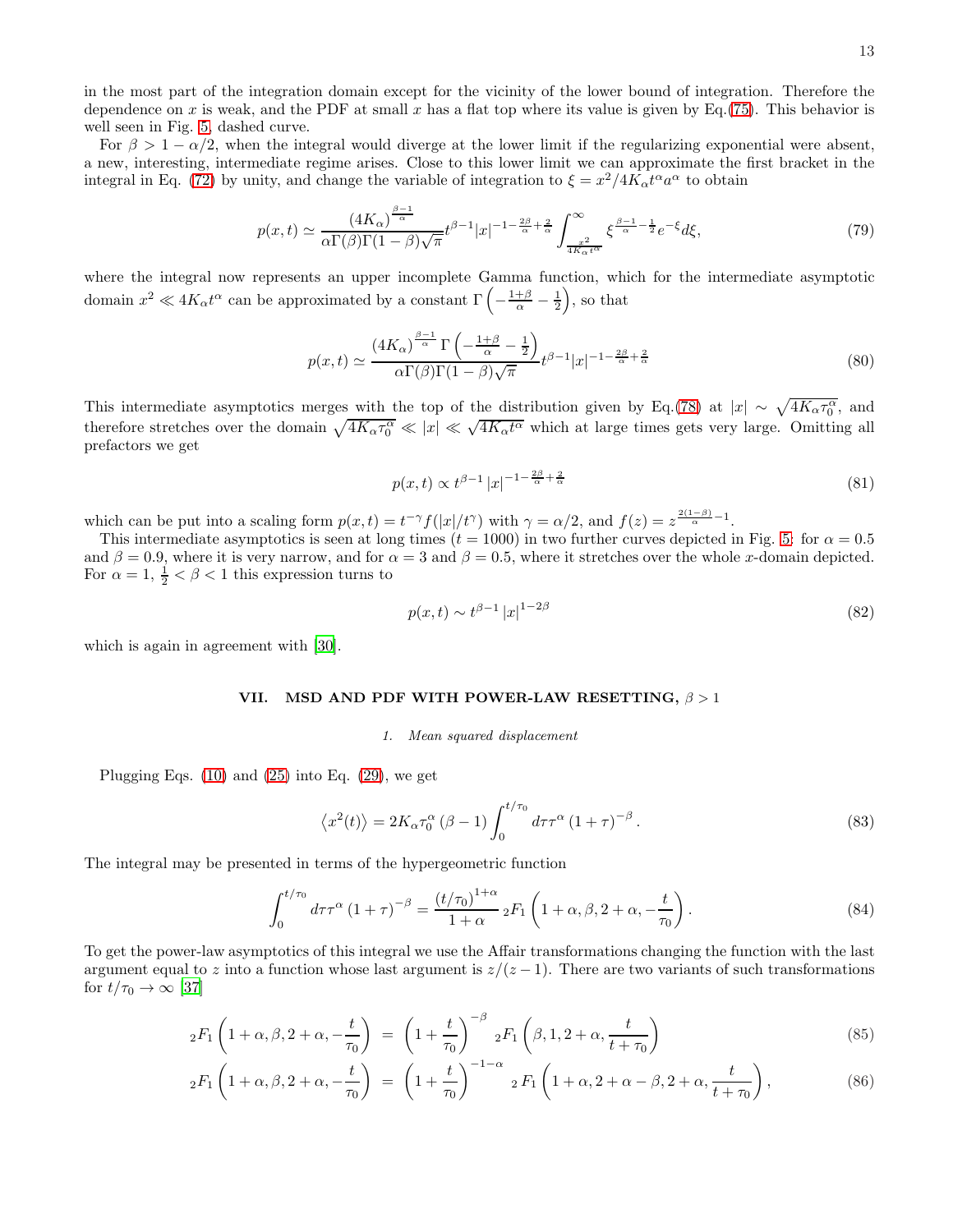

<span id="page-13-1"></span>FIG. 5: PDF for SBM with power-law resetting with  $0 < \beta < 1$ . The dashed line (green online) corresponds to the case  $\beta < 1 - \alpha/2$  and shows a flat top of the PDF crossing over to a practically Gaussian behavior, Eq.[\(71\)](#page-10-2), at large x. Two other cases correspond to  $\beta > 1 - \alpha/2$  and show the emerging intermediate asymptotic behavior, where  $p(x,t) \sim t^{\beta-1} |x|^{-1-\frac{2\beta}{\alpha}+\frac{2}{\alpha}}$ according to (Eq. [81\)](#page-12-0) for  $\alpha = 1.5$  (red dotted line) and for  $\alpha = 3$  (gray solid line). The analytical predictions for the slopes in intermediate asymptotic domains, Eq.[\(80\)](#page-12-1), are shown with thin black straight lines.

which, as we proceed to show, are useful in different domains of parameters. For  $t \to \infty$  the last argument of the hypergeometric functions on the r.h.s. of Eqs.[\(85\)](#page-12-2) and [\(86\)](#page-12-2) tends to unity, and the corresponding asymptotic values of these functions can be evaluated by applying the Gauss's theorem:

<span id="page-13-2"></span>
$$
{}_{2}F_{1}(a,b,c,1) = \frac{\Gamma(c)\Gamma(c-a-b)}{\Gamma(c-a)\Gamma(c-b)}
$$
\n
$$
(87)
$$

valid for

$$
Re(c) > Re(a+b). \tag{88}
$$

Using the transformation Eq.[\(85\)](#page-12-2) and Eq. [\(87\)](#page-13-2) we get for  $\beta < \alpha + 1$ :

$$
{}_2F_1(\beta, 1, 2 + \alpha, 1) = \frac{1 + \alpha}{1 + \alpha - \beta}
$$
\n(89)

and using Eq.[\(86\)](#page-12-2) and Eq.[\(87\)](#page-13-2) for  $\beta > \alpha + 1$  we obtain:

$$
{}_2F_1(1+\alpha, 2+\alpha-\beta, 2+\alpha, 1) = \frac{\Gamma(2+\alpha)\Gamma(\beta-\alpha-1)}{\Gamma(\beta)}.
$$
\n(90)

Using the corresponding asymptotic forms in Eq. [\(84\)](#page-12-3), and substituting Eq. [\(84\)](#page-12-3) into Eq. [\(83\)](#page-12-4), one gets Eq. [\(91\)](#page-13-0) below for  $\beta < \alpha + 1$  and Eq. [\(93\)](#page-14-0) for  $\beta > \alpha + 1$ . Thus for  $\beta < \alpha + 1$  in the long time limit  $t \gg \tau_0$  the MSD follows

<span id="page-13-0"></span>
$$
\langle x^2(t) \rangle = \frac{2K_{\alpha} \tau_0^{\beta - 1} (\beta - 1)}{\alpha - \beta + 1} t^{\alpha + 1 - \beta}.
$$
\n(91)

The result is presented at the Fig. [1](#page-6-0) as a gray line. In the case of ordinary Brownian motion  $\alpha = 1$  and  $\beta < 2$  the motion appears to be subdiffusive

$$
\langle x^2(t) \rangle = 2K_1 \tau_0^{\beta - 1} t^{2 - \beta} \frac{\beta - 1}{2 - \beta}.
$$
\n
$$
(92)
$$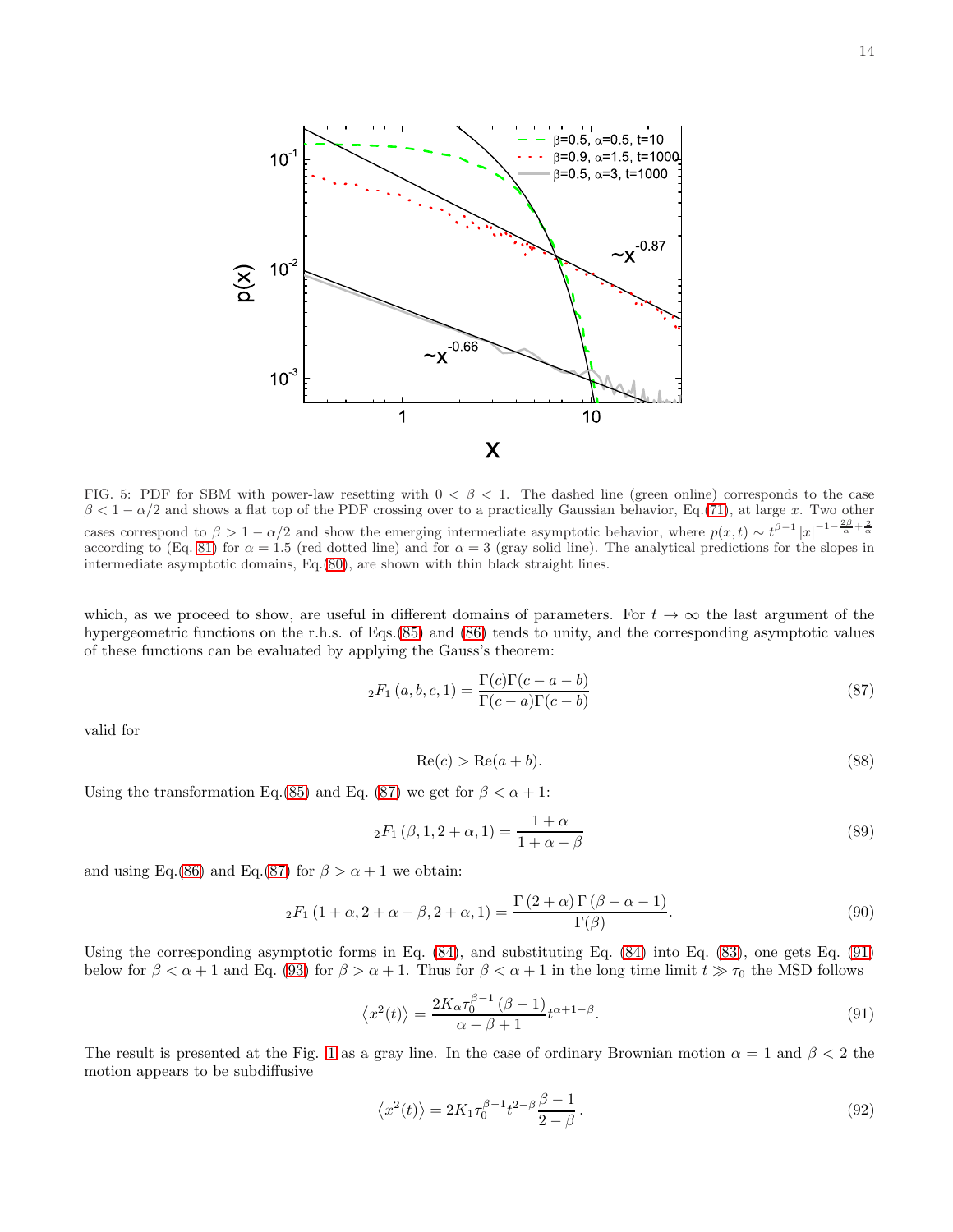For  $\beta > \alpha + 1$  the MSD stagnates:

<span id="page-14-0"></span>
$$
\left\langle x^{2}(t)\right\rangle = \frac{2K_{\alpha}\tau_{0}^{\alpha}\left(\beta - 1\right)}{\alpha + 1} \cdot \frac{\Gamma\left(2 + \alpha\right)\Gamma\left(\beta - \alpha - 1\right)}{\Gamma(\beta)}.\tag{93}
$$

In the case of ordinary Brownian motion,  $\alpha = 1$ , the MSD stagnates and attains the value

$$
\langle x^2(t) \rangle = \frac{2K_1 \tau_0}{\beta - 2} \,. \tag{94}
$$

The corresponding numerical results are presented at Fig. [1](#page-6-0) with red ( $\beta = 2.5$ ) and orange ( $\beta = 10$ ) lines, respectively.

#### 2. Probability density function

The probability density function for  $\beta > 1$  may be obtained by inserting Eqs. [\(5\)](#page-1-0), [\(10\)](#page-2-4) and [\(25\)](#page-3-4) into Eq. [\(27\)](#page-3-2)

$$
p(x,t) \simeq \frac{\beta - 1}{\tau_0} \frac{1}{\sqrt{4\pi K_\alpha}} \int_0^t dt' \left(1 + \frac{t - t'}{\tau_0}\right)^{-\beta} \left(t - t'\right)^{-\alpha/2} \exp\left(-\frac{x^2}{4K_\alpha \left(t - t'\right)^\alpha}\right). \tag{95}
$$

We note that assuming the rate of events constant is possible only for  $t \gg \tau_0$ , and therefore all the results below are valid only for  $t \gg \tau_0$ , under which condition also the proper normalization is guaranteed. This implies that if  $p(x, t)$  possesses singularities, these must be integrable. Putting  $x = 0$  one readily infers that for  $\alpha < 2$  the integral converges, so that  $p(x, t)$  is finite at the origin and develops a flat top, and moreover  $p(0, t)$  tends to a finite limit for  $t \to \infty$ . On the other hand, for  $\alpha > 2$  the PDF at the origin diverges.

Changing to the dimensionless variable of integration  $z = \frac{x^2}{4K}$  $\frac{x^2}{4K_α(t-t')^α}$  one gets

<span id="page-14-1"></span>
$$
p(x,t) \simeq \frac{\beta - 1}{\tau_0 \alpha \sqrt{4\pi K_\alpha}} \left(\frac{x^2}{4K_\alpha}\right)^{-\frac{1}{2} + \frac{1}{\alpha}} \int_{\frac{x^2}{4K_\alpha t^\alpha}}^{\infty} \left[1 + \frac{1}{\tau_0} \left(\frac{x^2}{4K_\alpha}\right)^{\frac{1}{\alpha}} z^{-\frac{1}{\alpha}}\right]^{-\beta} z^{-\frac{1}{2} - \frac{1}{\alpha}} e^{-z} dz.
$$
 (96)

Since for large z the integrand is strongly suppressed by the decaying exponential, the unity in square brackets can be safely neglected for  $x^2 \gg 4K_{\alpha} \tau_0^{\alpha}$ , and the integral can be approximated by

$$
p(x,t) \simeq \frac{(\beta - 1)\tau_0^{\beta - 1}}{\alpha\sqrt{4\pi K_\alpha}} \left(\frac{x^2}{4K_\alpha}\right)^{-\frac{1}{2} + \frac{1}{\alpha} - \frac{\beta}{\alpha}} \int_{\frac{x^2}{4K_\alpha t^\alpha}}^{\infty} dz e^{-z} z^{-\frac{1}{2} - \frac{1}{\alpha} + \frac{\beta}{\alpha}}.
$$
 (97)

so that

<span id="page-14-2"></span>
$$
p(x,t) \simeq \frac{(\beta - 1)\tau_0^{\beta - 1}}{\alpha\sqrt{4\pi K_\alpha}} \left(\frac{x^2}{4K_\alpha}\right)^{-\frac{1}{2} + \frac{1}{\alpha} - \frac{\beta}{\alpha}} \Gamma\left(\frac{1}{2} + \frac{\beta}{\alpha} - \frac{1}{\alpha}, \frac{x^2}{4K_\alpha t^\alpha}\right). \tag{98}
$$

Eq. [\(96\)](#page-14-1) also allows for determining the type of singularity at the origin for  $\alpha > 2$ . For  $x^2 \ll 4K_\alpha \tau_0^\alpha$  we can neglect the second term in the square brackets in Eq. [\(96\)](#page-14-1)

$$
p(x,t) = \frac{\beta - 1}{\tau_0 \alpha \sqrt{4\pi K_\alpha}} \left(\frac{x^2}{4K_\alpha}\right)^{-\frac{1}{2} + \frac{1}{\alpha}} \int_{\frac{x^2}{4K_\alpha t^\alpha}}^{\infty} z^{-\frac{1}{2} - \frac{1}{\alpha}} e^{-z} dz.
$$
 (99)

and then take the limit  $x \to 0$  in the lower bound of integration, so that the integral converges to a Gamma function  $\Gamma(1/2-1/\alpha)$  of a non-negative argument. Therefore for  $\alpha > 2$  one gets  $p(x,t) \sim |x|^{2/\alpha-1}$  showing an integrable singularity.

Let us return to our Eq. [\(98\)](#page-14-2) and discuss the behavior of the PDF in the intermediate asymptotic regime  $\sqrt{4K_{\alpha}\tau_0^{\alpha}}$  $x \ll \sqrt{4K_{\alpha}t^{\alpha}}$  which, for t large, stretches over the whole relevant domain of x. We note that for small values of the second argument  $y \to \infty$  the incomplete Gamma function  $\Gamma(a, y)$  tends to  $\Gamma(a)$  while for large values of y it possesses the asymptotics  $\Gamma(a, y) \simeq y^{a-1} e^{-y}$ . Therefore at long times  $t^{\alpha} \gg x^2/(4K_{\alpha})$  the PDF, Eq. [\(98\)](#page-14-2), for x fixed tends to the steady state

<span id="page-14-3"></span>
$$
p(x,t) \sim |x|^{-1 - 2\beta/\alpha + 2/\alpha}.\tag{100}
$$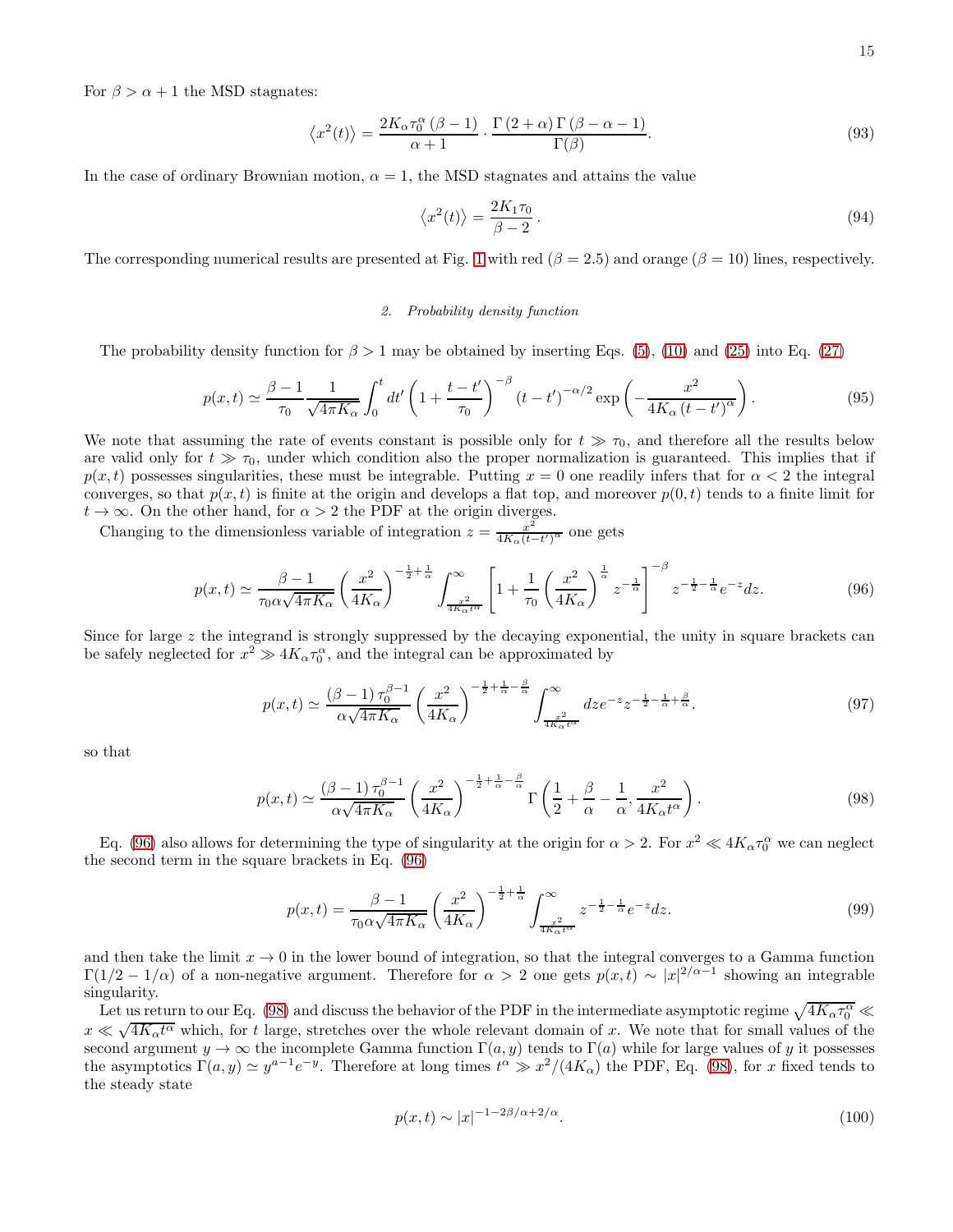The results of numerical simulation of PDF (Fig. [6\)](#page-15-0) confirm this finding. The scaling  $p(x,t) \simeq x^{-3}$  (for  $\beta = 1.5$ ,  $\alpha = 0.5$ ) nicely fits the obtained results at large values of x. For  $\alpha = 1$  the PDF scales as  $p(x, t) \sim x^{1-2\beta}$  as obtained in [\[30](#page-19-16)].

It is interesting to note that the PDF in its bulk tends to the steady state at long time for the whole range of  $\beta > 1$ , while the MSD stagnates only for  $\beta > 1 + \alpha$  but grows in the course of time when  $1 < \beta < 1 + \alpha$ , see Eqs. [\(91\)](#page-13-0) and [\(93\)](#page-14-0), which fact stresses the absence of the overall scaling. To explain this phenomenon we return to Eq. [\(98\)](#page-14-2) and note that for  $x \gg \sqrt{4K_{\alpha}t^{\alpha}}$  the power-law as given by Eq. [\(100\)](#page-14-3) has a Gaussian cutoff (due to the asymptotics of incomplete Gamma function discussed above). In the case when the second moment of the approximate PDF in the center as given by Eq. [\(100\)](#page-14-3) converges,  $\int_{-\infty}^{\infty} x^2 p(x,t) dx < \infty$ , i.e. for  $\beta > 1 + \alpha$ , this cutoff does not play any role provided the central part is broad enough, i.e. for long times. If the corresponding integral diverges, the second moment is governed by the position of the cutoff at  $x \sim \sqrt{4K_{\alpha}t^{\alpha}}$ , and behaves exactly as predicted by Eq. [\(91\)](#page-13-0).



<span id="page-15-0"></span>FIG. 6: PDF for SBM with power-law resetting for  $t = 300$  and 1000 showing the steady state. The black dashed line corresponds to fitting with  $p(x, t) \simeq x^{-3}$  (Eq. [100\)](#page-14-3). Parameters:  $N = 10^6$ ,  $\alpha = 0.5$ ,  $\beta = 1.5$ .

### VIII. MEAN FIRST PASSAGE TIME UNDER POWER-LAW RESETTING

The MFPT for resetting with power-law waiting time distribution can be obtained in full analogy to the case of the exponential resetting. In order to calculate the first-passage time for the power-law resetting we use Eq. [\(33\)](#page-4-0) with Eqs. [\(34\)](#page-4-2) and [\(35\)](#page-4-4), with survival probability of target, Eq. [\(53\)](#page-8-0), the waiting time distribution between resetting events, Eq.  $(7)$ , and the resetting survival probability, Eq.  $(10)$ . The expression for  $X_0$  reads:

$$
X_0 = \frac{2}{\sqrt{\pi}} \int_0^\infty dt \left( 1 + \frac{t}{\tau_0} \right)^{-\beta} \int_0^{\frac{x_0}{2\sqrt{K_\alpha t^\alpha}}} da e^{-a^2}.
$$
 (101)

By changing the order of integrations we arrive at the expression

$$
X_0 = \frac{2}{\sqrt{\pi}} \int_0^\infty da e^{-a^2} \int_0^{\left(\frac{x_0^2}{4K_\alpha a^2}\right)^{\frac{1}{\alpha}}} \left(1 + \frac{t}{\tau_0}\right)^{-\beta} dt.
$$
 (102)

Now the inner integration may be performed explicitly to yields for the numerator in Eq. [\(33\)](#page-4-0)

$$
X_0 = \frac{2\tau_0}{\sqrt{\pi} (1 - \beta)} \int_0^\infty da e^{-a^2} \left( 1 + \left( \frac{A}{a^2} \right)^{\frac{1}{\alpha}} \right)^{1 - \beta} - \frac{\tau_0}{1 - \beta} \tag{103}
$$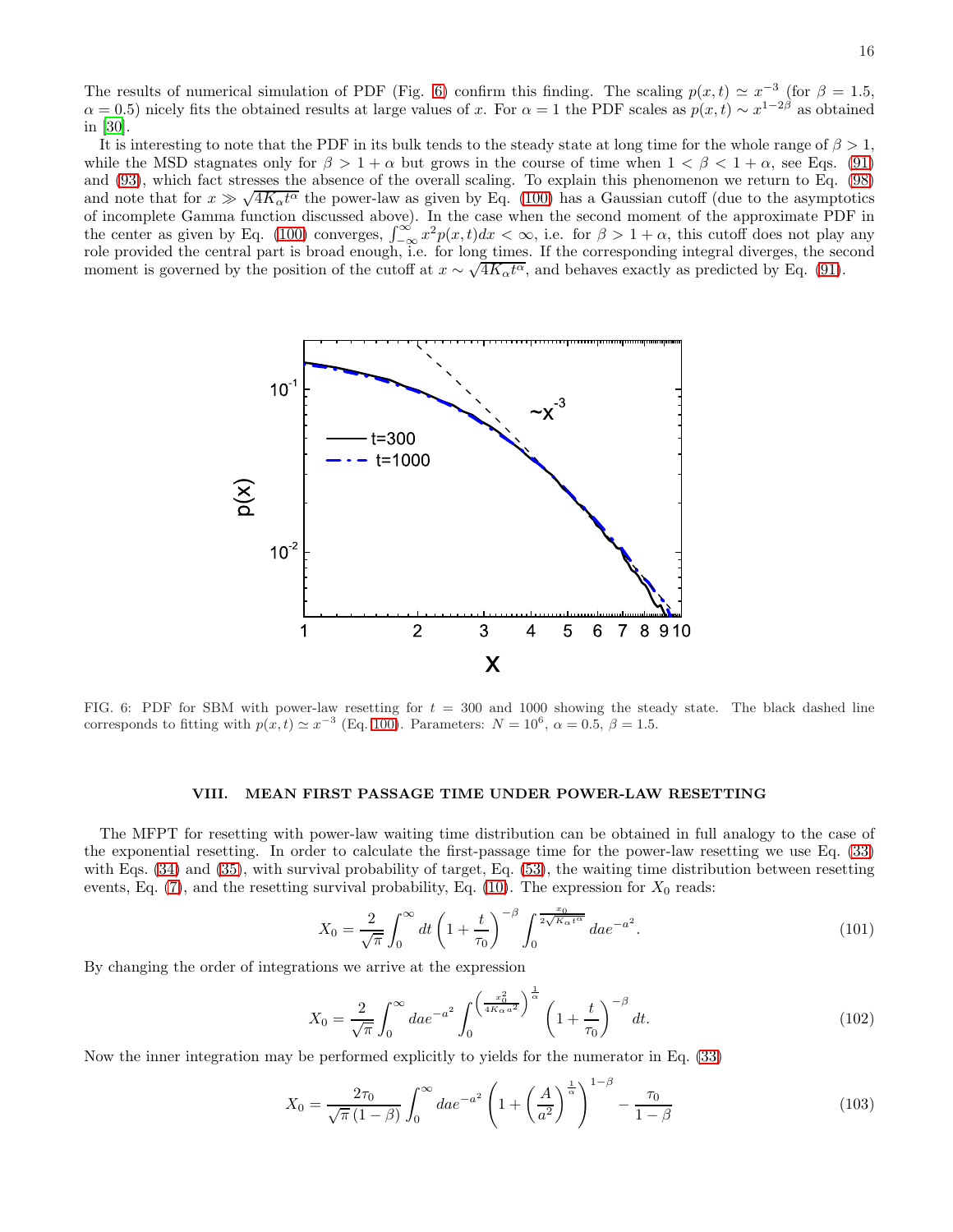with

$$
A = \frac{1}{\tau_0} \left(\frac{x_0^2}{4K_\alpha}\right)^{\frac{1}{\alpha}}.\tag{104}
$$

On the other hand, denominator in Eq. [\(33\)](#page-4-0) reads

$$
1 - R_0 = \frac{2}{\sqrt{\pi}} \int_0^\infty da e^{-a^2} \left( 1 + \left( \frac{A}{a^2} \right)^{\frac{1}{\alpha}} \right)^{-\beta} . \tag{105}
$$

Changing the variables of integration in both expressions to  $y = a^2$  we get

<span id="page-16-0"></span>
$$
X_0 = \frac{\tau_0}{\sqrt{\pi} (1 - \beta)} \int_0^\infty dy y^{-\frac{1}{2}} \left( 1 + \left( \frac{A}{y} \right)^{\frac{1}{\alpha}} \right)^{1 - \beta} e^{-y} - \frac{\tau_0}{1 - \beta} \tag{106}
$$

$$
1 - R_0 = \frac{1}{\sqrt{\pi}} \int_0^\infty dy y^{-\frac{1}{2}} e^{-y} \left( 1 + \left( \frac{A}{y} \right)^{\frac{1}{\alpha}} \right)^{-\beta} \tag{107}
$$

Let us evaluate Eq. [\(107\)](#page-16-0). The integral can be roughly estimated by splitting the integration domain into two parts  $(at the point A)$  and neglecting subleading terms:

$$
\int_0^\infty dy y^{-\frac{1}{2}} e^{-y} \left( 1 + A y^{-\frac{1}{a}} \right)^{-\beta} \simeq \int_0^A dy e^{-y} A^{-\beta} y^{\frac{\beta}{a} - \frac{1}{2}} + \int_A^\infty dy y^{-\frac{1}{2}} e^{-y} . \tag{108}
$$

In the first integral we have neglected unity compared to  $Ay^{-\frac{1}{a}}$  and in the second one we neglect  $Ay^{-\frac{1}{a}}$  compared to 1. Both integrals are now incomplete Gamma functions.  $X_0$  can be calculated analogously. The final result reads

<span id="page-16-1"></span>
$$
\tau \simeq \frac{\tau_0}{\beta - 1} \times \frac{\sqrt{\pi} \mathrm{erf}(\sqrt{\mathbf{A}}) - \mathbf{A}^{1-\beta} \gamma \left(\mathbf{A}, \frac{\beta - 1}{\alpha} + \frac{1}{2}\right)}{\mathbf{A}^{-\beta} \gamma \left(\mathbf{A}, \frac{\beta}{\alpha} + \frac{1}{2}\right) + \sqrt{\pi} \mathrm{erfc}(\sqrt{\mathbf{A}})}.
$$
\n(109)

For  $A = \frac{1}{\tau_0} \left( \frac{x_0^2}{4K_\alpha} \right)^{\frac{1}{\alpha}} \to \infty$  corresponding to the target located far from origin the MFPT tends to

$$
\tau = \frac{\sqrt{\pi}\tau_0^{1-\beta}}{(\beta-1)\Gamma\left(\frac{\beta}{\alpha}+\frac{1}{2}\right)} \left(\frac{x_0^2}{4K_{\alpha}}\right)^{\frac{\beta}{\alpha}}.
$$
\n(110)

The results of numerical simulations together with the predictions of Eq. [\(109\)](#page-16-1) are shown in Fig. [7.](#page-17-0) One can see that for distant targets  $(x_0 = 10)$  the search becomes more efficient in the case of superdiffusion in a large domain of  $\beta$ .

### IX. CONCLUSIONS

In the present work we study analytically and numerically the properties of scaled Brownian motion with timedependent diffusion coefficient  $D(t) \sim t^{\alpha-1}$  interrupted by random resetting to the origin. The resetting process is a renewal one with the PDF of waiting times between the renewal events being either exponential or a power law with  $\psi(t) \sim t^{-1-\beta}$ . In the present work we concentrate on the situation, where the diffusion coefficient is also reset, and the displacement process is rejuvenated, so that the whole process is a renewal one. Erasing the memory in the transport process under reseting events is of large importance for the overall behavior, making its dynamics different from the case when the memory in the transport process is retained (i.e. the diffusion coefficient is not reset), as discussed in the other work of these series.

The main results of the present work are as follows: For exponential resetting and power-law resetting with  $\beta > 1+\alpha$ the MSD at long times stagnates. For exponential resetting this fact was already proved for a general class of anomalous diffusion processes [\[4](#page-18-3)]. For  $\beta < 1$  the time dependence of the MSD remains the same as in the case of free scaled Brownian motion, albeit with different prefactors. In the intermediate domain  $1 < \beta < 1+\alpha$  we obtain  $\langle x^2 \rangle \sim t^{1+\alpha-\beta}$ , so that the behavior of the MSD is defined by the interplay of the parameters  $\alpha$  and  $\beta$ .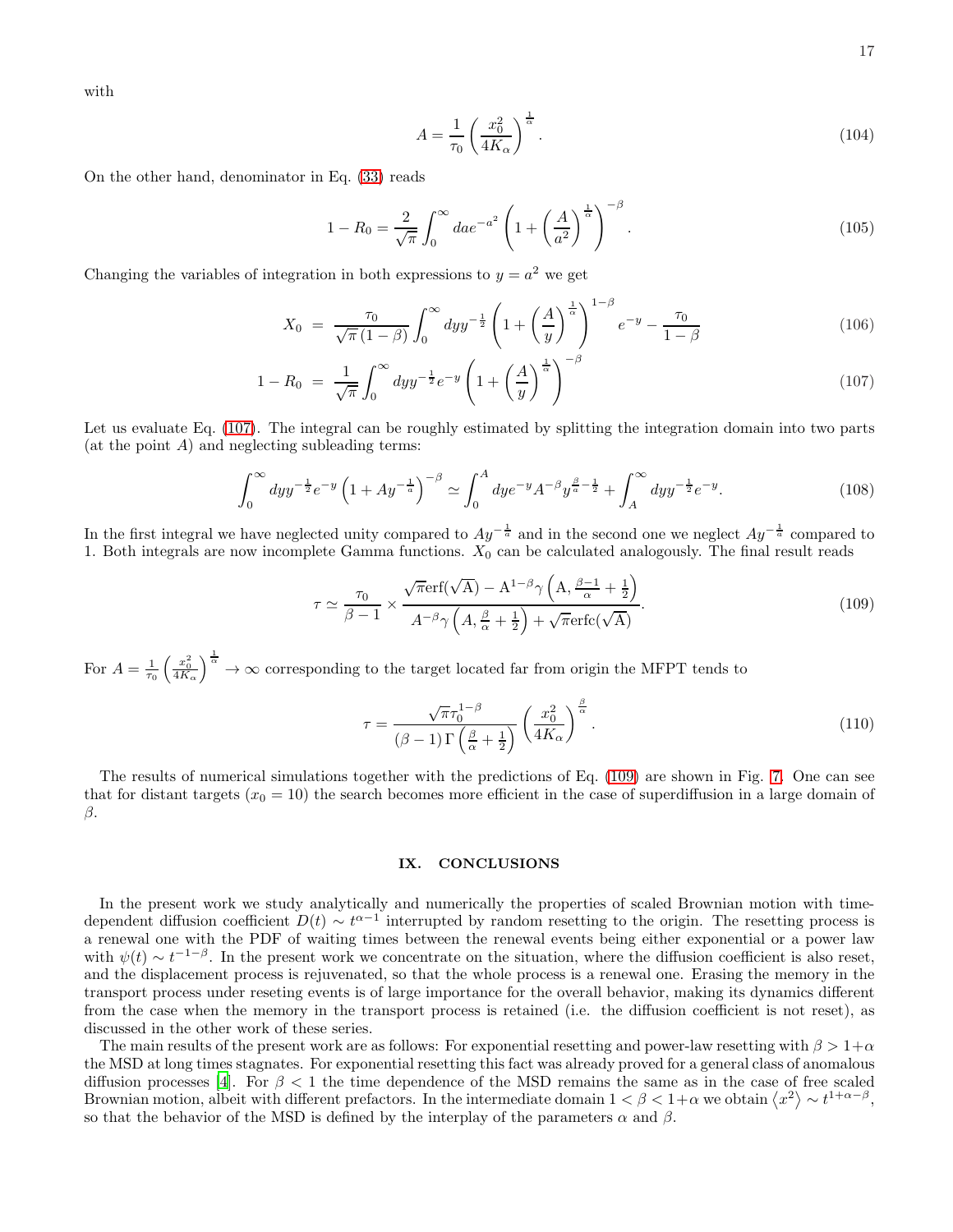

<span id="page-17-0"></span>FIG. 7: Mean FPT as function of  $\beta$  for  $x_0 = 10$ . The results of numerical simulation are depicted by circles. The analytical results, Eq. [\(109\)](#page-16-1), are given by lines.

In the case of the exponential resetting the PDF tends to a steady state with stretched or squeezed exponential tail  $p(x,t) \simeq \exp\left(-\gamma|x|^{\frac{2}{\alpha+1}}\right)$ . For the power-law resetting with  $\beta > 1$  the PDF also attains a time-independent form, now  $p(x,t) \sim x^{-1-\frac{2\beta}{\alpha}+\frac{2}{\alpha}}$ . It is interesting to note that for  $\beta > 1+\alpha$  both the MSD and the PDF tend to the stationary state, while for  $1 < \beta < 1 + \alpha$  only the PDF in the bulk is stationary but the MSD grows continuously with time. For  $\beta < 1$  the behavior of the PDF depends on the relation between the exponents  $\beta$  and  $\alpha$ . For  $\beta > 1 - \alpha/2$  the x-dependence of the PDF for  $\sqrt{4K_{\alpha}\tau_0^{\alpha}} \ll |x| \ll \sqrt{4K_{\alpha}t^{\alpha}}$  is the same as in the previous case, but now the timedependence also appears:  $p(x,t) \sim t^{\beta-1} |x|^{-1-\frac{2\beta}{\alpha}}$ . For long times this intermediate domain covers practically the whole bulk of the distribution. For  $\beta < 1 - \alpha/2$  the PDF in the center of the distribution is flat, with a Gaussian tail at  $x \gg \sqrt{4K_{\alpha}t^{\alpha}}$ . Below we present the MSD and PDF in the form of the Table [I.](#page-17-1) The results for the time dependence of the MSD for power law resetting with  $\beta < 1$  coincide with those of Ref. [\[4\]](#page-18-3).

<span id="page-17-1"></span>TABLE I: MSD and PDF for the renewal power-law resetting

|                       | $0 < \beta < 1 - \alpha/2$ | $1 - \alpha/2 < \beta < 1$                                                                                                                                           |                           |           |
|-----------------------|----------------------------|----------------------------------------------------------------------------------------------------------------------------------------------------------------------|---------------------------|-----------|
| $MSD \sim t^{\alpha}$ |                            | $\sim t^{\alpha}$                                                                                                                                                    | $\sim t^{\alpha+1-\beta}$ | stagnates |
|                       |                            | PDF flat top, Gaussian tail $\left \sim t^{\beta-1} x ^{-1-2\beta/\alpha+2/\alpha}\right  \sim  x ^{-1-2\beta/\alpha+2/\alpha} \sim  x ^{-1-2\beta/\alpha+2/\alpha}$ |                           |           |

The overall renewal nature of the whole process allowed us also to calculate the mean first passage time to a target. This MFPT is investigated as a function of parameters of the model for the corresponding cases of Poissonian and power-law resetting. As it is generally the case, resetting makes the search of the target much more effective. There always exists an optimal resetting strategy minimizing the MFPT. The subdiffusive search is favorable at large resetting rates and for remote targets. The superdiffusion is more efficient at small resetting rates and for target locations close to the starting point.

The results for the renewal resetting scheme for SBM should be confronted with the ones for the situation when the transport process is not rejuvenated under resetting, and the whole process is non-renewal, as discussed in detail in the other work of this series [\[3\]](#page-18-2). The behavior observed in this process significantly differs from the results discussed above. Here the MSD in the case of exponential resetting does not stagnate for  $\alpha \neq 1$  and shows the behavior  $\langle x^2 \rangle \sim t^{\alpha-1}$ . The time dependence of the MSD for power-law resetting is summarized in Table [II.](#page-18-8) Thus for slowly decaying waiting time PDFs with  $\beta < 1$  this MSD follows  $\langle x^2 \rangle \sim t^{\alpha}$ , like in the free SBM, while for  $\beta > 1$  the growth gets slower, and for rapidly decaying PDFs with  $\beta > 2$  the time dependence of the MSD is the same as in the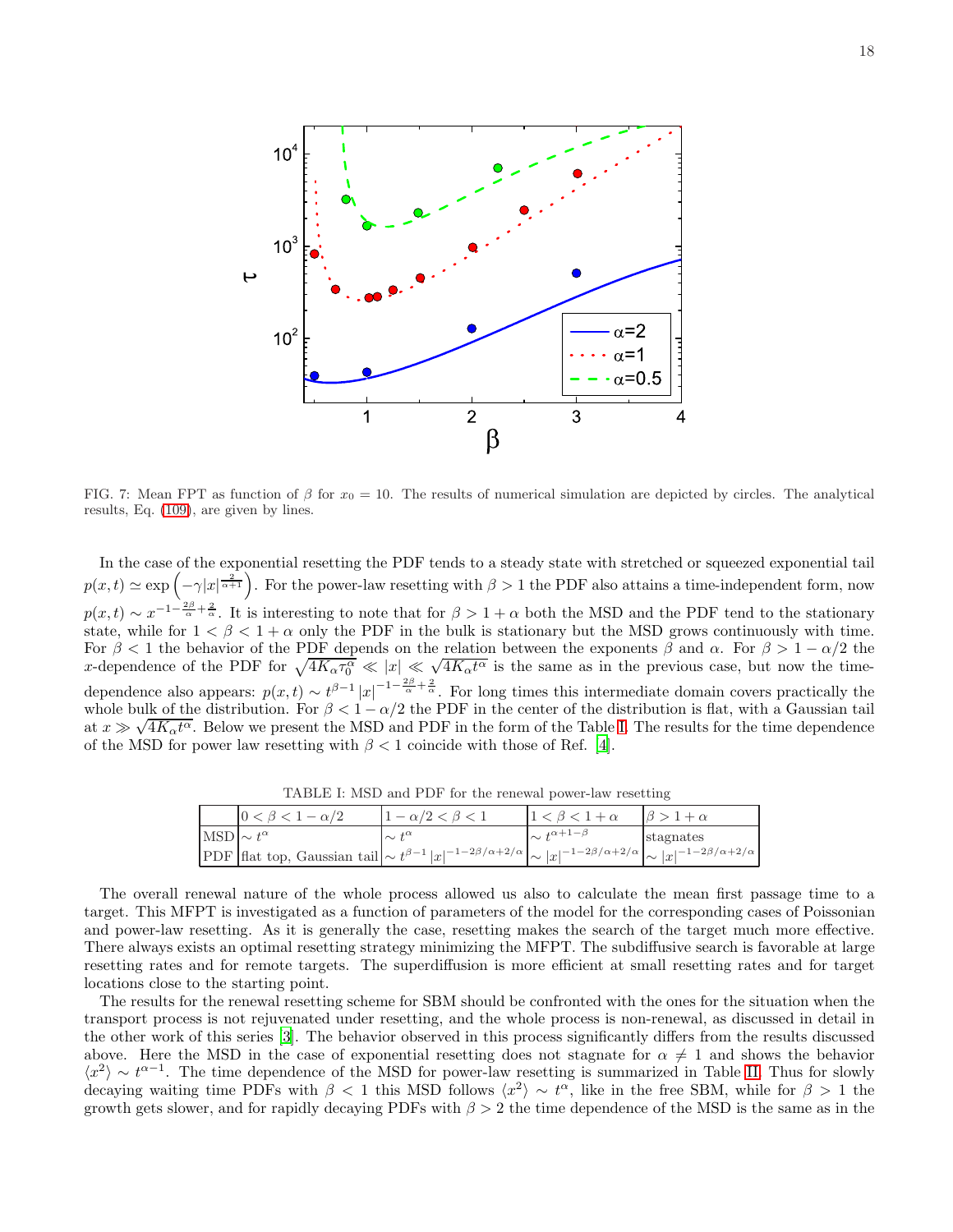exponential case, namely  $\langle x^2 \rangle \sim t^{\alpha-1}$ . This implies that for subdiffusive SBM with  $\alpha < 1$  the particle gets localized at the origin.

<span id="page-18-8"></span>TABLE II: MSD and PDF for the non-renewal power-law resetting

|                       | $0 < \beta < 1/2$                                                                                                                                                                           | $1/2 < \beta < 1$ | $1 < \beta < 2$           |                     |
|-----------------------|---------------------------------------------------------------------------------------------------------------------------------------------------------------------------------------------|-------------------|---------------------------|---------------------|
| MSD $\sim t^{\alpha}$ |                                                                                                                                                                                             | $\sim t^{\alpha}$ | $\sim t^{\alpha+1-\beta}$ | $\sim t^{\alpha-1}$ |
|                       | PDF flat top, Gaussian tail $\left  \sim t^{\alpha(\beta-1)}  x ^{1-2\beta} \right  \sim t^{(1-\beta)(1-\alpha)}  x ^{1-2\beta} \left  \sim t^{(1-\beta)(1-\alpha)}  x ^{1-2\beta} \right $ |                   |                           |                     |

In contrast with the renewal case, the PDF of the particle's position for non-renewal resetting with exponential waiting time always shows simple two-sided exponential (Laplace) shape and is non-stationary (cf. with stationary stretched or squeezed exponential forms discussed above). In the case of power-law resetting time PDF with very slow decay ( $\beta$  < 1/2) the PDF of positions does not show any universal scaling in the body and possesses Gaussian tails. In all other cases it tends to universal forms which are different for  $1/2 < \beta < 1$ , and for  $\beta > 1$ . These forms are however different from the ones obtained in the renewal case. The main physical consequence of our discussion is that it shows that erasing or retaining the memory in transport process is crucial for the features of the overall dynamics.

Our results have several implications going beyond the standard resetting scheme and displacement process as represented by SBM. We note that the PDF of the random process under renewal resetting depends only on the PDF of displacements of the free displacement process within a single renewal epoch. Moreover, the MSD in such a process depends only on the MSD in a displacement process, and not on other properties of this process, such as its PDF or correlations between the increments.

These statements mean that under fully renewal setup, the results for PDF for any Gaussian displacement process will be the same as for the SBM. Moreover, the corresponding formulas can be applied to *increments* of any Gaussian process with stationary increments sampled at random times following a renewal process. Physically, we here consider our resetting not as a physical return to the origin but as declaring of the actual particle's position at the end of a renewal epoch as a new origin. As an example, one can consider increments of a fractional Brownian motion [\[31](#page-19-17)], a non-Markovian process with stationary increments with nontrivial memory. If this dependence is  $\langle [x(t+\Delta t)-x(t)]^2 \rangle \sim \Delta t^{\alpha}$ , the PDF of displacements and the MSD in the time intervals defined by the sampling times with power-law distribution of periods between them will follow from Table [I.](#page-17-1)

We moreover note that in the subdiffusive case the SBM can be considered as a mean-field (Gaussian) approximation for the CTRW model [\[38\]](#page-19-24) with a power-law waiting time probability density function, which, like the SBM, is a process with non-stationary increments. In SBM this non-stationarity is modeled via the explicit time dependence of the diffusion coefficient, while the CTRW, being of the renewal class, lacks explicit time dependences of its parameters. On the other hand, SBM is a Markovian process, while CTRW is a non-Markovian (semi-Markovian) one. Nevertheless, aging properties of both processes are very similar, and so should be the behaviors of the MSD under two types of resetting. The probability density functions of the processes however differ.

The analogies above cannot be generalized to the first hitting times which depend on other properties of the motion in a single renewal epoch (multipoint probability densities) than the singe-time PDF.

# X. ACKNOWLEDGEMENTS

A.S.B. thanks Carlos Mejiá-Monasterio, Arnab Pal and Shlomi Reuveni for fruitful discussions. AVC acknowledges the financial support by the Deutsche Forschungsgemeinschaft within the project ME1535/6-1.

- <span id="page-18-0"></span>[1] V.P. Shkilev, Phys. Rev. E **96**, 012126 (2017).
- <span id="page-18-1"></span>[2] A.V. Chechkin, I.M. Sokolov, Phys. Rev. Lett. 121, 050601 (2018).
- <span id="page-18-2"></span>[3] A.S. Bodrova, A.V. Chechkin, I.M. Sokolov, submitted (2018).
- <span id="page-18-3"></span>[4] A. Masó-Puigdellosas, D. Campos and V. Méndez, Phys. Rev. E  $99\ 012141$  (2019).
- <span id="page-18-4"></span>[5] O. Benichou, C. Loverdo, M. Moreau, and R. Voituriez, Rev. Mod. Phys. 83, 81 (2011)
- <span id="page-18-5"></span>[6] A. Montanari and R. Zecchina, Phys. Rev. Lett. 88, 178701 (2002).
- <span id="page-18-6"></span>[7] S. Reuveni, M. Urbach, and J. Klafter, Proc. Natl. Akad. Sci. U.S.A. 111, 4391 (2014).
- <span id="page-18-7"></span>[8] É. Roldán, A. Lisica, D. Sánchez-Taltavull, and S.W. Grill, Phys. Rev. E  $93$ , 062411 (2016).